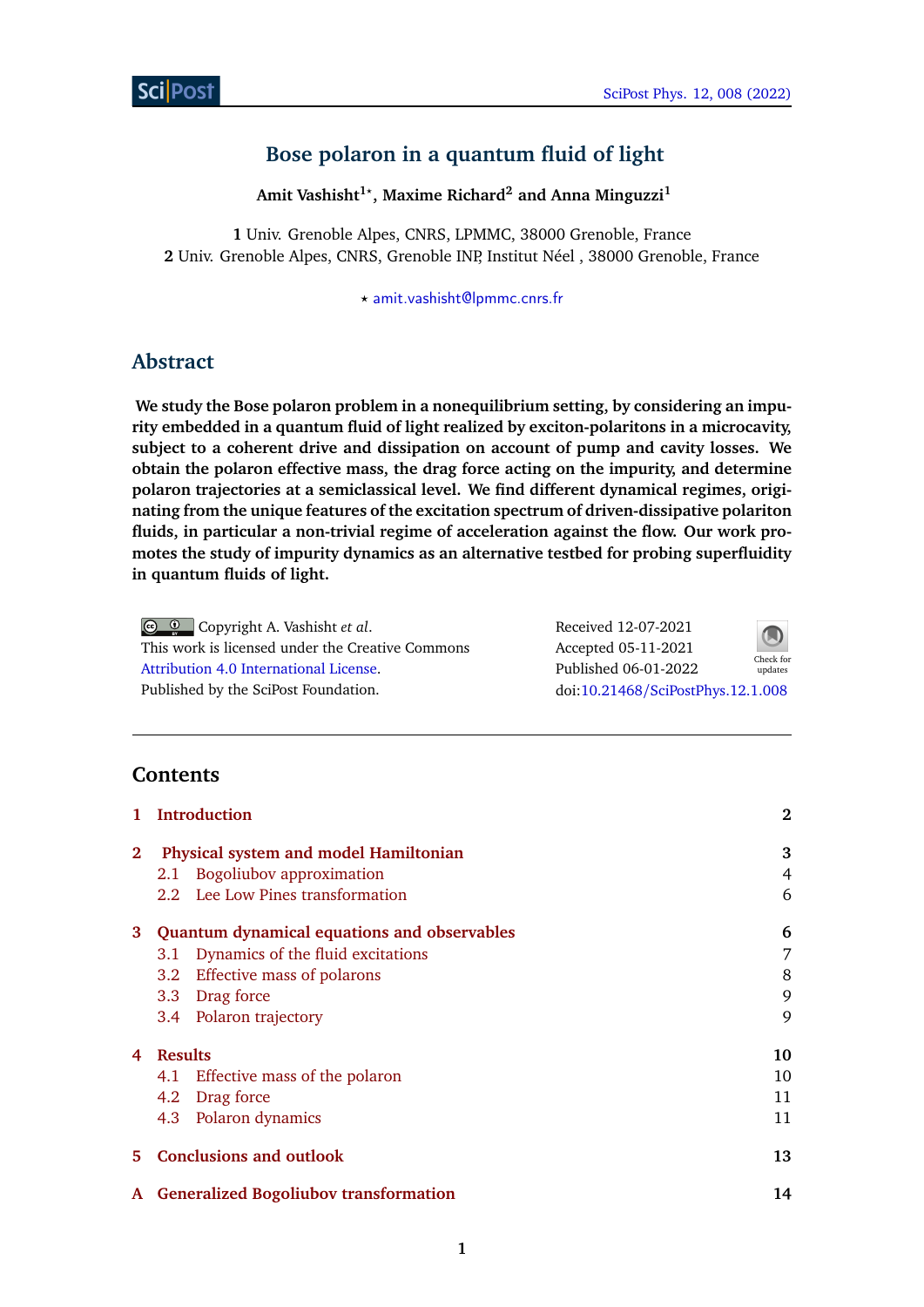| <b>B</b> Further Results |                                | 15 |
|--------------------------|--------------------------------|----|
|                          | B.1 Case of moving fluid       | 15 |
|                          | <b>B.2</b> Varying mass ratios | 16 |
| <b>References</b>        |                                | 16 |

## <span id="page-1-0"></span>**1 Introduction**

In vacuum, light can exchange momentum and energy with free moving particles via the mechanism of radiation pressure. When a photon impinges a particle (e.g. an atom, a glass bead, an interplanetary probe) it can be absorbed, refracted and/or scattered, thereby transferring a fraction of its momentum and energy to the particle, which is thus accelerated and steered by light. This mechanism is at the basis of several key applications and phenomena such as ultracold atom cooling  $[1,2]$  $[1,2]$  $[1,2]$  $[1,2]$ , cavity quantum optomechanics  $[3]$  $[3]$  $[3]$ , as well as in proposed interplanetary probes design [[4](#page-15-4)].

This picture is expected to be profoundly modified and enriched for photons propagating in solids, and all the more so for photons strongly dressed with electronic excitations, such as in semiconductor microcavities in the strong coupling regime between excitons (bound electron hole pair excitation) and cavity photons [[5–](#page-15-5)[8](#page-16-0)]. In this case, the dressed photons are called excitons-polaritons (polaritons) [[9](#page-16-1)], and they are characterized by two-body interactions and quantum many-body effects [[9](#page-16-1)] such as collective excitations [[10](#page-16-2)[–12](#page-16-3)].

Experimentally, the polariton quantum fluid [[13,](#page-16-4) [14](#page-16-5)] can be generated in a well-defined momentum state and sent to collide against a fixed obstacle (e.g. a localized barrier potential). This case has been examined both theoretically [[15](#page-16-6)[–18](#page-16-7)] and experimentally [[19,](#page-16-8) [20](#page-16-9)]: it was shown that for a suitable set of experimental parameters the flow around the obstacle exhibits strong signatures of superfluidity [[21](#page-16-10)], evidenced by frictionless flow and absence of drag force, while for other experimental parameters, the drag force is restored [[22](#page-16-11)], with a nontrivial magnitude and directions [[23](#page-17-0)]. In particular, as peculiar in driven-dissipative quantum fluids, a regime of negative drag force was reported to occur when the dispersion relation displays a dispersive imaginary part [[22](#page-16-11)]. In such a regime, due to momentum-dependent dissipation, the forward scattering is more suppressed than the backward one and the fluid effectively feels a force in the direction opposite to the motion of the obstacle.

In this work, we consider the case of a freely-moving finite-mass obstacle subject to the drag force exerted by a driven-dissipative quantum fluid of polaritons. This problem can be understood as the analogue of determining the dynamics of a particle subjected to radiation pressure, when radiation pressure is replaced by the polaritonic quantum fluid drag force. This is also a different class of problem than the fixed obstacle case mentioned above: indeed, a fixed obstacle has an infinite mass and cannot be excited by the fluid, and thus has no dynamics. From a theoretical point of view, the situation that we consider is that of a single impurity dressed by the excitations of its many-body environment, known as the polaron problem. This problem is of high importance in several contexts. In solid-state physics, a polaron state describes electrons dressed by lattice phonons [[24–](#page-17-1)[29](#page-17-2)]. The Fermi polaron, describing a mobile impurity in a degenerate Fermi gas has attracted renewed attention in ultracold atomic gases [[30–](#page-17-3)[43](#page-18-0)] and has also been recently observed in monolayer semiconductors [[44,](#page-18-1)[45](#page-18-2)] when exciton-polaritons propagate in a fluid of free electrons [[46,](#page-18-3) [47](#page-18-4)]. The Bose polaron problem, i.e. the case of an impurity in a bosonic quantum fluid has also attracted significant attention [[48–](#page-18-5)[62](#page-19-0)] and was experimentally demonstrated in ultracold atoms [[63](#page-19-1)[–68](#page-20-0)]. For Bose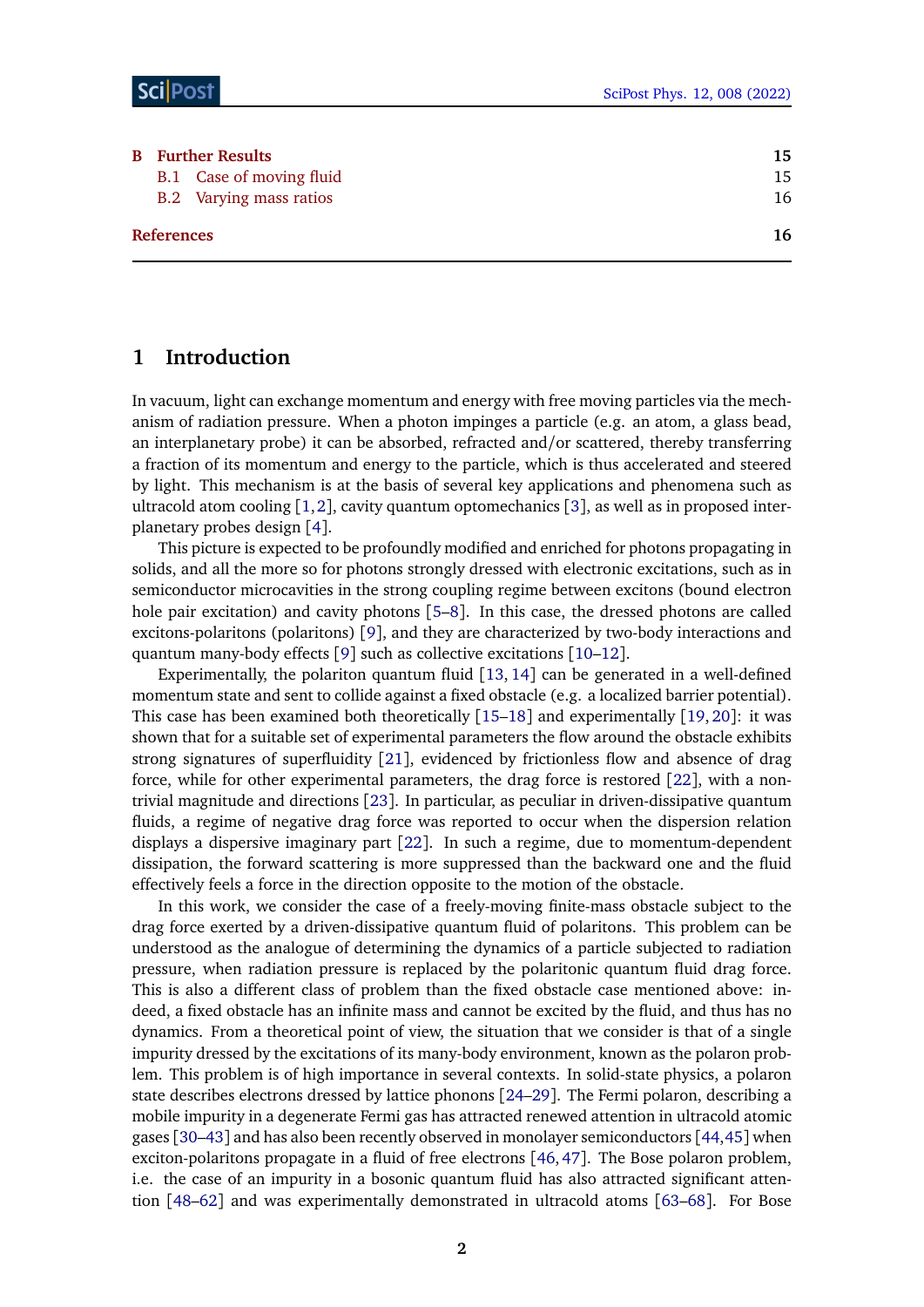polaron-polaritons at equilibrium, Feshbach-mediated interactions [[69](#page-20-1)] and formation of photon bound states [[70](#page-20-2)] were predicted. Bose Polaron-polaritons were also proposed as a probe to observe correlated many-body states [[71](#page-20-3)].

Here, we extend the description of Bose polarons to the non-equilibrium case of a bosonic driven-dissipative quantum fluid, with specific focus on exciton-polaritons. Focusing on the experimentally relevant condition of weak coupling between the impurity and the fluid, we develop a Bogoliubov-Fröhlich approach in the presence of an external bath and provide solutions, under Markovian approximation, for the effective mass of the polaron and the drag force exerted by the fluid on it. We consider both the cases of the fluid at rest and in motion. We then examine the impurity motion induced by the drag of fluid and identify the signatures of superfluidity in polaron dynamics.

From an experimental point of view, a free moving obstacle (or impurity) of finite mass has not been realized so far and yet, realistic strategies can be envisaged. For example, a long-lifetime dark exciton droplet can be created by a second laser beam in the middle of the polariton flow. Such excitons can be dark (i.e. not in the strong coupling regime) due to the symmetry of their wavefunction in multiple-quantum-well microcavities [[72](#page-20-4)], or can have momenta outside the light cone, as a result of thermalization. Another possible impurity, much lighter in mass, can be made up of a cross-polarized polariton droplet created by a second laser. While such polaritons have lower interaction with cross-polarized polaritons, it is still nonzero [[73](#page-20-5)] and could be enhanced by utilizing Feshbach resonance with the biexciton [[74](#page-20-6)].

The paper is organized as follows. We begin with the description of the model for our system in Sec. [2.](#page-2-0) We then derive the equations for quantum dynamics of the impurity in Sec. [3,](#page-5-1) allowing us to obtain expressions for the effective mass, drag force and trajectories. The next section [4](#page-9-0) is devoted to present our main results, in particular on the drag force, which can either be positive or negative depending on the parameter regimes. We also derive the semiclassical trajectories of the impurity, and discuss the effect of drive and dissipation on the impurity dynamics. We show in particular how it can be used as microscopic probe of the superfluid properties of the polariton fluid. We finally present our main conclusions and outlook in Sec. [5.](#page-12-0)

## <span id="page-2-0"></span>**2 Physical system and model Hamiltonian**

We consider an exciton-polariton fluid (called polariton onwards for brevity) coherently driven by a resonant pump and interacting with dilute impurities. Polaritons are hybrid light-matter quasiparticles originating from the strong coupling between excitons and photons (see e.g. [[9](#page-16-1)]). The polariton modes come in two branches: the lower polariton and upper polariton. Here we restrict only to the lower polariton branch neglecting the upper branch since it is detuned far out of the relevant energy scales of our system. A schematic of the system setup considered in present work is shown in Figure [1.](#page-3-1) We describe the polariton losses through the mirrors by their coupling to the continuum of photons outside the cavity, which thus acts as a bath. The total Hamiltonian of the system reads

<span id="page-2-2"></span><span id="page-2-1"></span>
$$
\hat{\mathcal{H}} = \hat{\mathcal{H}}_{\mathrm{P}} + \hat{\mathcal{H}}_{\mathrm{I}} + \hat{\mathcal{H}}_{\mathrm{B}}.
$$
\n(1)

Here  $\hat{\mathcal{H}}_\text{P}$  describes the polariton fluid coherently driven by a continuous wave laser pump of frequency  $\omega_p$  and wavevector  $\mathbf{k}_p$  [[9](#page-16-1)] and is given as

$$
\hat{\mathcal{H}}_{\rm P} = \sum_{\mathbf{k}} \left( \frac{\hbar^2 \mathbf{k}^2}{2m} - \hbar \omega_p \right) \hat{a}_{\mathbf{k}}^\dagger \hat{a}_{\mathbf{k}} + \frac{g}{2A} \sum_{\mathbf{k}, \mathbf{k}', \mathbf{q}} \hat{a}_{\mathbf{k} + \mathbf{q}}^\dagger \hat{a}_{\mathbf{k}' - \mathbf{q}}^\dagger \hat{a}_{\mathbf{k}'} \hat{a}_{\mathbf{k}} + \hat{a}_{\mathbf{k}_p} F_0^* + \hat{a}_{\mathbf{k}_p}^\dagger F_0 \,, \tag{2}
$$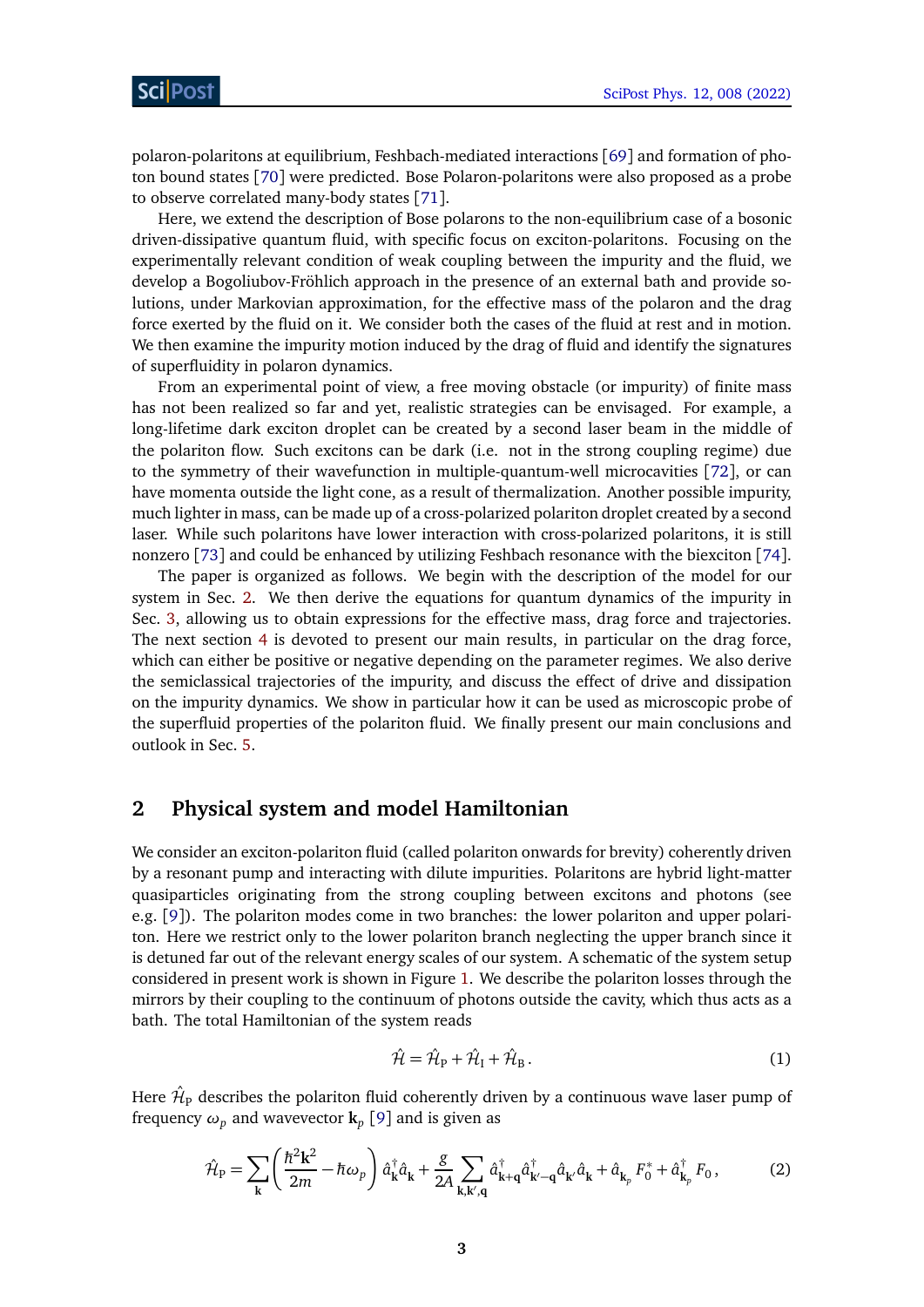<span id="page-3-1"></span>

Figure 1: **Schematic of the system setup** considered in the present work. Left panel: excitons  $(x)$  and impurities (i) are placed in a photonic cavity  $(c)$ , pumped by laser light and subjected to losses. Central panel: as a result of the strong light-matter coupling, a polariton fluid is created and the impurity is dressed by its excitations, giving rise to a Bose polaron (BP). Right panel: illustration on how this set up could be experimentally realized in semiconductor microcavities. To achieve the quasi-onedimensional geometry considered in the present work, a specific etched structure can be realized. The figure shows also how to set into motion the polariton fluid by suitably choosing the angle of incidence of the laser beam.

where  $\hat{a}_{\mathbf{k}}^{\dagger}$  $\mathbf{k}$ ,  $\hat{a}_\mathbf{k}$  are the creation and annihilation operators of polaritons, *g* is the polaritonpolariton interaction constant,  $A$  is the pumped area in the plane of the microcavity and  $F_0$  is the plane-wave incident laser field with wavevector **k***<sup>p</sup>* .

Since we consider dilute impurites, we neglect any interactions among them and hence can limit ourselves to the case of a single impurity.  $\hat{\mathcal{H}}_\text{I}$  describes the impurity weakly interacting with the polariton fluid, and is given as

<span id="page-3-3"></span><span id="page-3-2"></span>
$$
\hat{\mathcal{H}}_I = \frac{\hat{\mathbf{p}}^2}{2M} + \frac{g_{\text{IB}}}{A} \sum_{\mathbf{k}, \mathbf{k}'} e^{i(\mathbf{k} - \mathbf{k}') \cdot \hat{\mathbf{x}}} \hat{a}_{\mathbf{k}'}^\dagger \hat{a}_{\mathbf{k}},\tag{3}
$$

where *M* is the mass of the impurity and the second term describes the impurity-polariton interaction, characterized by coupling constant  $g_{IB}$ .

Finally,  $\hat{\mathcal{H}}_{\text{B}}$  describes the external radiation bath as harmonic excitations, linearly interacting - in the spirit of Caldeira-Legget model [[75](#page-20-7)[–77](#page-20-8)] - with the polariton fluid:

$$
\hat{\mathcal{H}}_{\mathrm{B}} = \int dq \sum_{\mathbf{k}} \hbar \omega_{q,\mathbf{k}} \hat{\alpha}_{q,\mathbf{k}}^{\dagger} \alpha_{q,\mathbf{k}} + \int dq \sum_{\mathbf{k}} \left[ \kappa_{q,\mathbf{k}}^{*} \hat{\alpha}_{q,\mathbf{k}}^{\dagger} \hat{a}_{\mathbf{k}} + \kappa_{q,\mathbf{k}} \hat{a}_{\mathbf{k}}^{\dagger} \hat{\alpha}_{q,\mathbf{k}} \right],
$$
\n(4)

where *ωq*,**<sup>k</sup>** is frequency of the bath mode with in-plane wavevector **k** and a continuous wavevector *q* in the orthogonal direction; *α* †  $\mathbf{q}_{q,\mathbf{k}}^{\dagger}$ ,  $\alpha_{q,\mathbf{k}}$  are the creation and annihilation operators of the bosonic bath modes and  $\kappa_{q,k}$  quantifies the coupling of the polariton modes with the external bath. We neglect the coupling of the impurity with the bath for simplicity.

In the next two subsections, we simplify this Hamiltonian; first by assuming a weak excitation density on top of the condensate at all times, and thus taking the Bogoliubov approximation, and then by moving to the impurity reference frame using the Lee, Low and Pines (LLP) transformation [[26](#page-17-4)].

### <span id="page-3-0"></span>**2.1 Bogoliubov approximation**

We will consider the three subsystems separately, starting with the polariton Hamiltonian in equation [\(2\)](#page-2-1), which, following a standard convention, can be conveniently rewritten in terms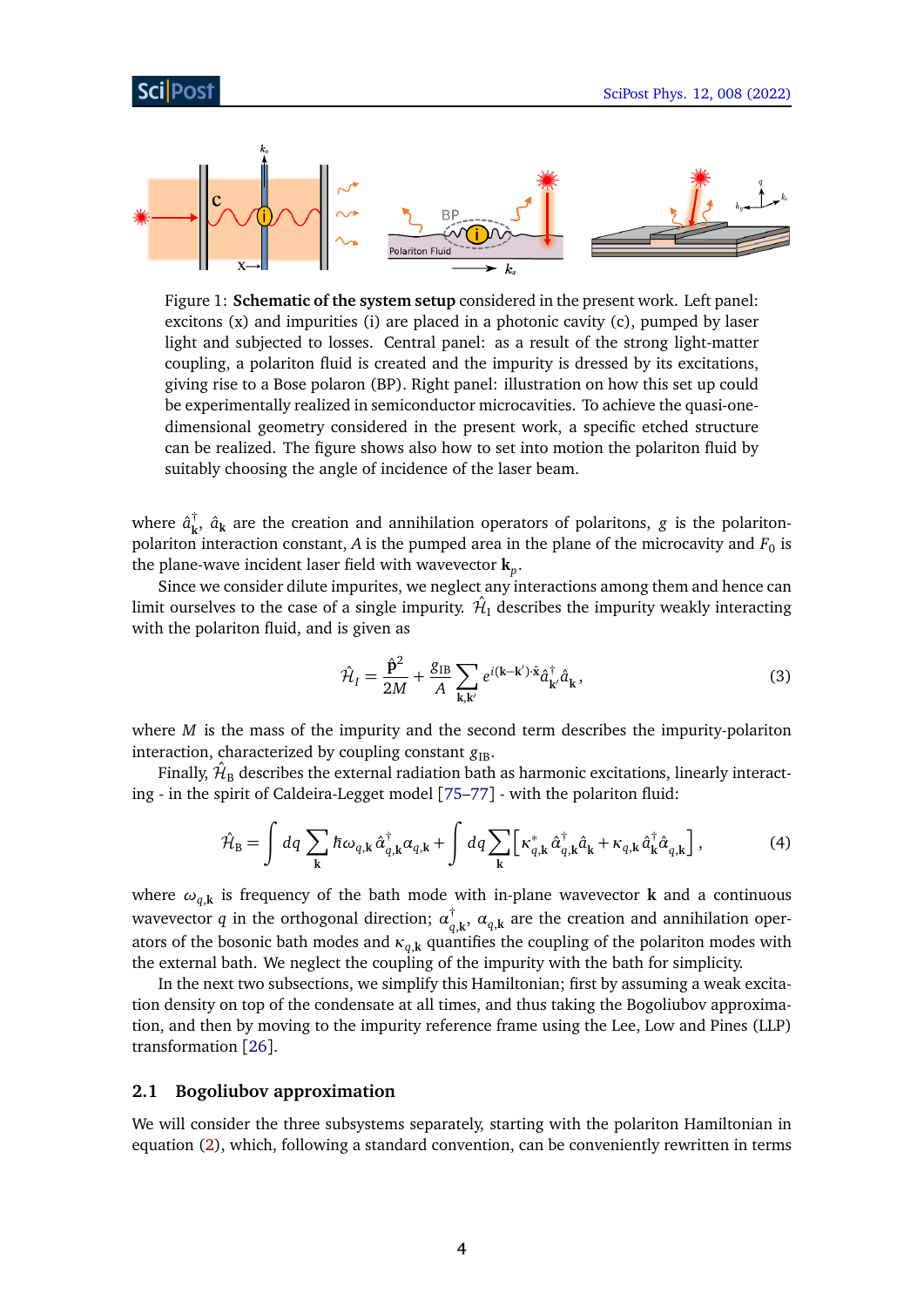of the excitation wavevectors **k** shifted with respect to the pump wavevector **k***<sup>p</sup>* :

$$
\hat{\mathcal{H}}_{\rm P} = \sum_{\mathbf{k}} \left( \frac{\hbar^2 (\mathbf{k}_p + \mathbf{k})^2}{2m} - \hbar \omega_p \right) \hat{a}_{\mathbf{k}_p + \mathbf{k}}^\dagger \hat{a}_{\mathbf{k}_p + \mathbf{k}} \n+ \frac{g}{2A} \sum_{\mathbf{k}, \mathbf{k}', \mathbf{q}} \hat{a}_{\mathbf{k}_p + \mathbf{k} + \mathbf{q}}^\dagger \hat{a}_{\mathbf{k}_p + \mathbf{k}' - \mathbf{q}}^\dagger \hat{a}_{\mathbf{k}_p + \mathbf{k}'} \hat{a}_{\mathbf{k}_p + \mathbf{k}} \n+ \hat{a}_{\mathbf{k}_p} F_0^* + \hat{a}_{\mathbf{k}_p}^\dagger F_0.
$$
\n(5)

We now use the Bogoliubov approximation - which assumes a macroscopic occupation of **k***<sup>p</sup>* mode *a*ˆ **k***p* (*a*ˆ †  $\bar{k}_{\mathbf{k}_p}^{\dagger}) \approx \sqrt{N_0}$  - in [\(5\)](#page-4-0) to approximate it as a quadratic Hamiltonian in the creation and annihilation operators. It is then diagonalized with the help of Bogoliubov transformation (see Appendix [A](#page-13-0) for details)

<span id="page-4-0"></span>
$$
\hat{a}_{k_p+k} = u_k \hat{b}_{k_p+k} - v_{-k}^* \hat{b}_{k_p-k}^{\dagger},
$$
\n(6a)

$$
\hat{a}_{\mathbf{k}_p - \mathbf{k}}^{\dagger} = -\nu_{\mathbf{k}} \,\hat{b}_{\mathbf{k}_p + \mathbf{k}} + u_{-\mathbf{k}}^* \,\hat{b}_{\mathbf{k}_p - \mathbf{k}}^{\dagger}.
$$
 (6b)

The polariton Hamiltonian in the Bogoliubov approximation then reads

<span id="page-4-1"></span>
$$
\hat{\mathcal{H}}_{\mathbf{p}} = E_{ss} + \sum_{\mathbf{k} \neq 0} E_{\mathbf{b}} \hat{b}_{\mathbf{k}_p + \mathbf{k}}^{\dagger} \hat{b}_{\mathbf{k}_p + \mathbf{k}} , \qquad (7)
$$

where *Ess* is the energy of the macroscopically occupied steady state at **k***<sup>p</sup>* ; it provides a constant energy shift and since it doesn't contribute to the dynamics of the problem we can safely neglect this term moving forward.  $E_\mathrm{b}$  is the Bogoliubov spectrum of polaritons and is given as

$$
E_{\rm b} = \frac{\hbar^2 \mathbf{k} \cdot \mathbf{k}_p}{m} + \hbar \omega_{\mathbf{k}},
$$
\n(8)

where  $\hbar\omega_{\mathbf{k}} = \left[\epsilon_{\mathbf{k}}(\epsilon_{\mathbf{k}} + 2gn)\right]^{\frac{1}{2}}$ ,  $\epsilon_{\mathbf{k}} = \frac{\hbar^2\mathbf{k}^2}{2m} - \Delta$  and  $\Delta = \hbar\omega_p - \frac{\hbar^2\mathbf{k}_p^2}{2m} - gn$ , with gn the blueshift due to polariton-polariton interactions and  $n = N_0/A$  the density of polariton condensate. The parameters of Bogoliubov transformation are given by

$$
u_{k}, v_{k} = \left[\frac{1}{2}\left(\frac{\epsilon_{k} + gn}{\hbar \omega_{k}} \pm 1\right)\right]^{\frac{1}{2}}.
$$
 (9)

Note that if  $\Delta \leq 0$  we have  $u_k(v_k) = u_{-k}(v_{-k}) = u_k^*$ **k** (*v* ∗  $\binom{*}{k}$  but this is not true for  $\Delta > 0$ where  $u_{\mathbf{k}}(v_{\mathbf{k}}) \neq u_{\mathbf{k}}^*$ **k** (*v* ∗ **k** ) and it calls for a special diagonalization treatment which is detailed in Appendix [A.](#page-13-0) For the purpose of legibility, we will work with the former case and use  $u_{\bf k} (v_{\bf k})$ for all the the instances of  $u_{-{\bf k}}(v_{-{\bf k}})$  and  $u_{\bf k}^*$ **k** (*v* ∗ **k** ) in all subsequent derivations. The extension to the case  $\Delta > 0$  can be easily made.

The nature of excitation spectrum at low momenta is controlled by the detuning *∆*: depending on its value, the excitation spectrum can be gapless, gapped, or exhibit a non-dispersive region at small wavevectors (see panel b in Fig[.2\)](#page-9-2).

Using the Bogoliubov approximation in the impurity Hamiltonian [\(3\)](#page-3-2) and neglecting the term describing the interaction between two Bogoliubov excitations of the condensate which are of order  $1/\sqrt{N_0}$  smaller than the interaction of an excitation with the impurity, we obtain

<span id="page-4-2"></span>
$$
\hat{\mathcal{H}}_I = \frac{\hat{\mathbf{p}}^2}{2M} + g_{\text{IB}} n + \sum_{\mathbf{k} \neq 0} e^{i\mathbf{k} \cdot \hat{\mathbf{x}}} \left( V_{\mathbf{k}} \hat{b}_{\mathbf{k}_p + \mathbf{k}} + V_{\mathbf{k}} \hat{b}_{\mathbf{k}_p - \mathbf{k}}^\dagger \right), \tag{10}
$$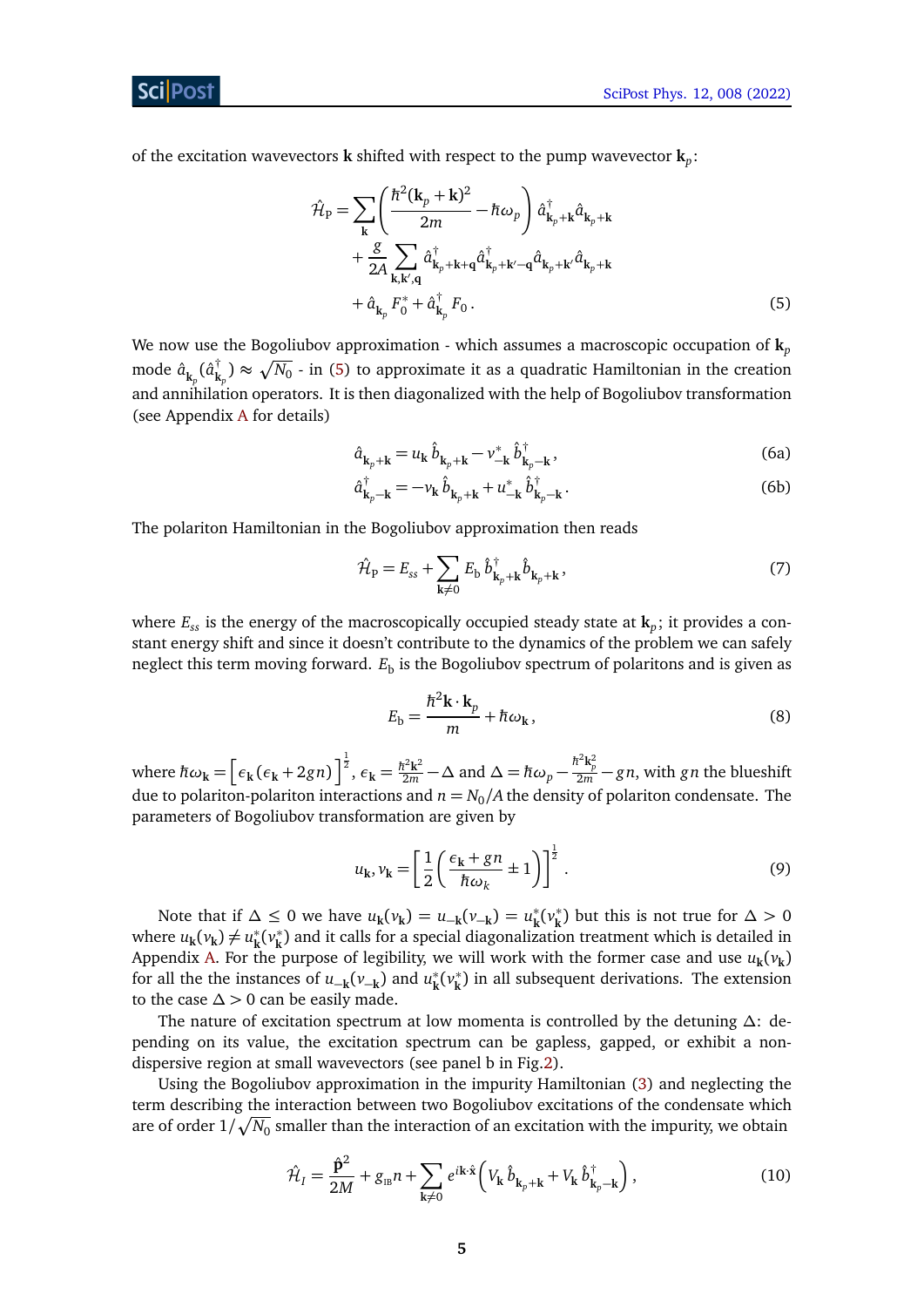where *V***<sup>k</sup>** is the scattering amplitude of Bogoliubov excitation with the impurity, given as

<span id="page-5-2"></span>
$$
V_{\mathbf{k}} = g_{\mathbf{B}} \frac{\sqrt{N_0}}{A} (u_{\mathbf{k}} - v_{\mathbf{k}}).
$$
 (11)

Notice that  $V_{\bf k}$  is associated to the polariton fluid density fluctuations through the term  $(u_{\bf k}-v_{\bf k})$ . In the case of a gapless phononic dispersion, this term is suppressed at low momenta as phase fluctuations dominate the Bogoliubov excitation spectrum. Our analysis hence shows that the impurity dynamics can probe superfluid properties of the quantum fluid of light.

We finally apply the Bogoliubov transformation to the bath Hamiltonian [\(4\)](#page-3-3), which results in

$$
\hat{\mathcal{H}}_{\mathrm{B}} = \int dq \sum_{\mathbf{k}} \hbar \omega_{q,\mathbf{k}} \hat{\alpha}_{q,\mathbf{k}}^{\dagger} \alpha_{q,\mathbf{k}} + \int dq \sum_{\mathbf{k}} \left[ \kappa_{q,\mathbf{k}}^{*} \hat{\alpha}_{q,\mathbf{k}}^{\dagger} \left( u_{\mathbf{k}} \hat{b}_{\mathbf{k}_{p}+\mathbf{k}} - v_{\mathbf{k}} \hat{b}_{\mathbf{k}_{p}-\mathbf{k}}^{\dagger} \right) \right. \\
\left. + \kappa_{q,\mathbf{k}} \hat{\alpha}_{q,\mathbf{k}} \left( u_{\mathbf{k}} \hat{b}_{\mathbf{k}_{p}+\mathbf{k}}^{\dagger} - v_{\mathbf{k}}, \hat{b}_{\mathbf{k}_{p}-\mathbf{k}} \right) \right].
$$
\n(12)

The sum of equations [\(7\)](#page-4-1), [\(10\)](#page-4-2) and [\(12\)](#page-5-2) provides an approximate description of our system, that takes the form of a Bogoliubov-Fröhlich Hamiltonian [[48,](#page-18-5) [50,](#page-18-6) [55](#page-19-2)] with a dissipative bath term.

#### <span id="page-5-0"></span>**2.2 Lee Low Pines transformation**

In order to further simplify our model we use the Lee Low Pines (LLP) transformation [[26](#page-17-4)] to remove the impurity degree of freedom in the impurity-polariton interaction term. This is achieved by applying the operator

$$
T_{\text{LLP}} = \exp\left[-i\left(\sum_{\mathbf{k}\neq 0} \hbar \mathbf{k} \,\hat{b}_{\mathbf{k}_p+\mathbf{k}}^\dagger \hat{b}_{\mathbf{k}_p+\mathbf{k}}\right) \cdot \hat{\mathbf{x}}\right],\tag{13}
$$

on the full system Hamiltonian, to move to the impurity reference frame. Denoting the momentum of the Bogoliubov excitations as  $\hat{\Pi} = \sum_{{\bf k}\neq 0} \hbar {\bf k}\, \hat{b}^\dagger_{\bf k}$  $\hat{\bm{k}}_{\mathbf{k}_p+\mathbf{k}}^{\dagger} \hat{b}_{\mathbf{k}_p+\mathbf{k}}^{\phantom{\dagger}},$  the resulting total Hamiltonian reads

$$
\hat{\mathcal{H}}_{\text{LLP}} = \sum_{\mathbf{k}\neq 0} E_{\mathbf{b}} \hat{b}_{\mathbf{k}_{p}+\mathbf{k}}^{\dagger} \hat{b}_{\mathbf{k}_{p}+\mathbf{k}} + \frac{1}{2M} (\hat{\mathbf{p}} - \hat{\mathbf{\Pi}})^{2} \n+ \sum_{\mathbf{k}\neq 0} \left( V_{\mathbf{k}} \hat{b}_{\mathbf{k}_{p}+\mathbf{k}} + V_{\mathbf{k}} \hat{b}_{\mathbf{k}_{p}-\mathbf{k}}^{\dagger} \right) + \int dq \sum_{\mathbf{k}} \hbar \omega_{q,\mathbf{k}} \hat{\alpha}_{q,\mathbf{k}}^{\dagger} \alpha_{q,\mathbf{k}} \n+ \int dq \sum_{\mathbf{k}} \left[ \kappa_{q,\mathbf{k}}^{*} \hat{\alpha}_{q,\mathbf{k}}^{\dagger} \left( u_{\mathbf{k}} \hat{b}_{\mathbf{k}_{p}+\mathbf{k}} - v_{\mathbf{k}} \hat{b}_{\mathbf{k}_{p}-\mathbf{k}}^{\dagger} \right) e^{-i\mathbf{k}\cdot\hat{\mathbf{x}}}} \n+ \kappa_{q,\mathbf{k}} \hat{\alpha}_{q,\mathbf{k}} \left( u_{\mathbf{k}} \hat{b}_{\mathbf{k}_{p}+\mathbf{k}}^{\dagger} - v_{\mathbf{k}} \hat{b}_{\mathbf{k}_{p}-\mathbf{k}} \right) e^{i\mathbf{k}\cdot\hat{\mathbf{x}}}\n\right].
$$
\n(14)

# <span id="page-5-1"></span>**3 Quantum dynamical equations and observables**

In order to obtain the impurity dynamics, we derive the Heisenberg equation of motion for  $\hat{\mathbf{x}}$ ,  $\hat{\textbf{p}}, \, \hat{b}_{\textbf{k}_p+\textbf{k}}$  and  $\hat{a}_{q,\textbf{k}}$  operators. The resulting equations of motion read:

$$
\frac{d\hat{\mathbf{x}}}{dt} = \frac{(\hat{\mathbf{p}} - \hat{\Pi})}{M},\tag{15}
$$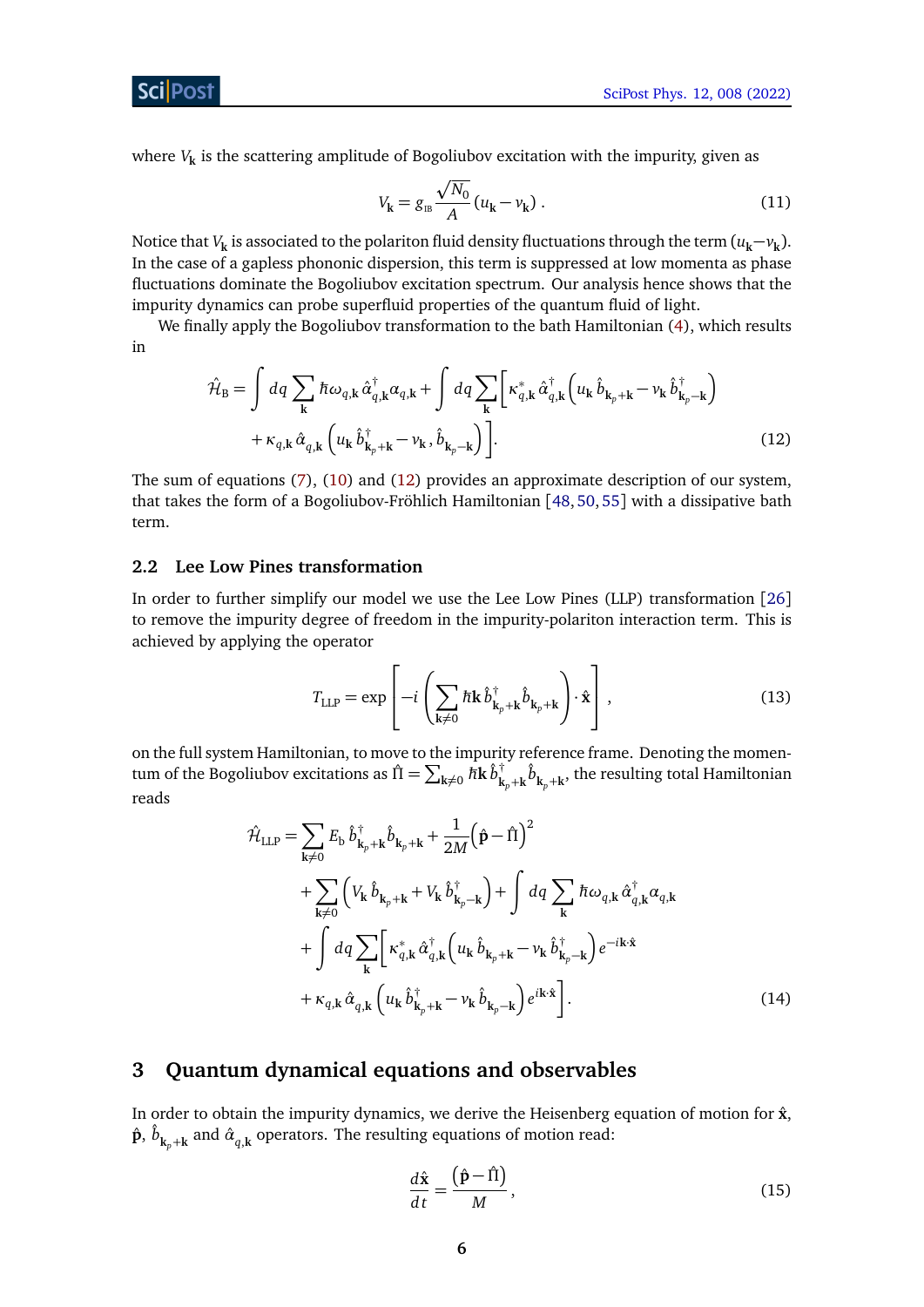<span id="page-6-5"></span>
$$
\frac{d\hat{\mathbf{p}}}{dt} = \sum_{\mathbf{k}} i\mathbf{k}e^{-i\mathbf{k}\cdot\hat{\mathbf{x}}}\int dq \bigg[\kappa_{q,\mathbf{k}}^{*}\hat{\alpha}_{q,\mathbf{k}}^{\dagger} \bigg(u_{\mathbf{k}}\hat{b}_{\mathbf{k}_{p}+\mathbf{k}} - v_{\mathbf{k}}\hat{b}_{\mathbf{k}_{p}-\mathbf{k}}^{\dagger}\bigg) + \kappa_{q,-\mathbf{k}}\hat{\alpha}_{q,-\mathbf{k}} \bigg(u_{-\mathbf{k}}\hat{b}_{\mathbf{k}_{p}-\mathbf{k}}^{\dagger} - v_{\mathbf{k}}\hat{b}_{\mathbf{k}_{p}+\mathbf{k}}\bigg)\bigg],
$$
\n(16)

<span id="page-6-2"></span>
$$
i\hbar \frac{d}{dt} \hat{b}_{\mathbf{k}_p + \mathbf{k}} = \left( E_{\mathbf{b}} + \frac{\hbar^2 \mathbf{k}^2}{2M} + \frac{\hbar \mathbf{k} \cdot \hat{\mathbf{\Pi}}}{M} - \frac{\hbar \mathbf{k} \cdot \hat{\mathbf{p}}}{M} \right) \hat{b}_{\mathbf{k}_p + \mathbf{k}} + V_{\mathbf{k}}
$$
  
+ 
$$
\int dq \left( \kappa_{q, \mathbf{k}} \hat{\alpha}_{q, \mathbf{k}} u_{\mathbf{k}} - \kappa_{q, \mathbf{k}}^* \hat{\alpha}_{q, \mathbf{k}}^\dagger v_{\mathbf{k}} \right) e^{i\mathbf{k} \cdot \hat{\mathbf{x}}},
$$
(17)

<span id="page-6-3"></span><span id="page-6-1"></span>
$$
i\hbar \frac{d}{dt} \hat{\alpha}_{q,\mathbf{k}} = \hbar \omega_{q,\mathbf{k}} \alpha_{q,\mathbf{k}} + \kappa_{q,\mathbf{k}}^* \left( u_{\mathbf{k}} \hat{b}_{\mathbf{k}_p + \mathbf{k}} - v_{\mathbf{k}} \hat{b}_{\mathbf{k}_p - \mathbf{k}}^{\dagger} \right) e^{-i\mathbf{k}\cdot\hat{\mathbf{x}}}.
$$
 (18)

Notice that the impurity momentum is not conserved due to the presence of the bath. Now we proceed to obtain a solution for the four coupled equations of motion. We derive a selfconsistent equation for *Π* in the next subsection, using which we can calculate the trajectory of polarons.

### <span id="page-6-0"></span>**3.1 Dynamics of the fluid excitations**

We commence by tracing out the bath degrees of freedom by substituting the solution of [\(18\)](#page-6-1) for  $\hat{\alpha}_{q,\mathbf{k}}^{\phantom{\dag}}$  in [\(17\)](#page-6-2). The general solution of [\(18\)](#page-6-1) is given as

$$
\hat{\alpha}_{q,\mathbf{k}} = e^{-i\omega_{q,\mathbf{k}}(t-t_0)}\alpha_{q,\mathbf{k}}(t_0) - i\kappa_{q,\mathbf{k}}^* \int_{t_0}^t dt' e^{-i\omega_{q,\mathbf{k}}(t-t')} \Big( u_{\mathbf{k}} \hat{b}_{\mathbf{k}_p+\mathbf{k}}(t') - v_{\mathbf{k}} \hat{b}_{\mathbf{k}_p-\mathbf{k}}^\dagger(t') \Big) e^{-i\mathbf{k}\cdot\hat{\mathbf{x}}(t')}.
$$
\n(19)

Using [\(19\)](#page-6-3) in [\(17\)](#page-6-2) we obtain

$$
i\hbar \frac{d}{dt} \hat{b}_{\mathbf{k}_p+\mathbf{k}} = \left( E_{\mathbf{b}} + \frac{\hbar^2 \mathbf{k}^2}{2M} + \frac{\hbar \mathbf{k} \cdot \hat{\mathbf{l}}}{M} - \frac{\hbar \mathbf{k} \cdot \hat{\mathbf{p}}}{M} \right) \hat{b}_{\mathbf{k}_p+\mathbf{k}} + V_{\mathbf{k}} - i \int_{-\infty}^{\infty} dt' \Gamma_{\mathbf{k}}^{(1)}(t - t') \hat{b}_{\mathbf{k}_p+\mathbf{k}}(t')
$$

$$
- i \int_{-\infty}^{\infty} dt' \Gamma_{\mathbf{k}}^{(2)}(t - t') \hat{b}_{\mathbf{k}_p-\mathbf{k}}^{\dagger}(t') + F_{\mathbf{k}}^{\text{sto}}, \tag{20}
$$

where

$$
\Gamma_{\mathbf{k}}^{(1)}(t-t') = \Theta(t-t') \int dq \Big( |\kappa_{q,\mathbf{k}}|^2 u_{\mathbf{k}}^2 e^{-i\omega_{q,\mathbf{k}}(t-t')} - |\kappa_{q,-\mathbf{k}}|^2 v_{\mathbf{k}}^2 e^{i\omega_{q,-\mathbf{k}}(t-t')} \Big) e^{-i\mathbf{k}(\hat{\mathbf{x}}(t') - \hat{\mathbf{x}}(t))}
$$
(21a)

$$
\Gamma_{\mathbf{k}}^{(2)}(t-t') = \Theta(t-t') \int dq u_{\mathbf{k}} v_{\mathbf{k}} \Big( |\kappa_{q,\mathbf{k}}|^2 e^{-i\omega_{q,\mathbf{k}}(t-t')} - |\kappa_{q,-\mathbf{k}}|^2 e^{i\omega_{q,-\mathbf{k}}(t-t')} \Big) e^{-i\mathbf{k}(\hat{\mathbf{x}}(t') - \hat{\mathbf{x}}(t))} \quad \text{and} \quad (21b)
$$

<span id="page-6-4"></span>
$$
F_{\mathbf{k}}^{\text{sto}} = \int dq \left( \kappa_{q,\mathbf{k}} u_{\mathbf{k}} e^{-i\omega_{q,\mathbf{k}}t} \hat{\alpha}_{q,\mathbf{k}} - \kappa_{q,-\mathbf{k}}^{*} v_{\mathbf{k}} e^{i\omega_{q,-\mathbf{k}}t} \hat{\alpha}_{q,\mathbf{k}}^{\dagger} \right).
$$
 (21c)

Here, *Γ* (1) <sup>(1)</sup> and Γ<sup>(2)</sup> **k** Here,  $\Gamma_k^{(1)}$  and  $\Gamma_k^{(2)}$  are the memory kernels of the integro-differential equation [\(20\)](#page-6-4), and  $F_k^{\text{sto}}$  describes stochastic fluctuations due to the coupling with the bath. This will not enter in the calculation of the average trajectories and henceforth will be neglected. We next employ the Markovian approximation, which assumes no memory of past times, in [\(20\)](#page-6-4) and under this approximation the integral kernels *Γ* (1)  $\Gamma_k^{(1)}$  ≈  $\Gamma_k \delta(t'-t)$  and  $\Gamma_k^{(2)}$  → 0. The value 2πħ/ $\Gamma_k$  gives the radiative lifetime of the polaritons. In the following we will assume that *Γ***<sup>k</sup>** = *Γ* is a constant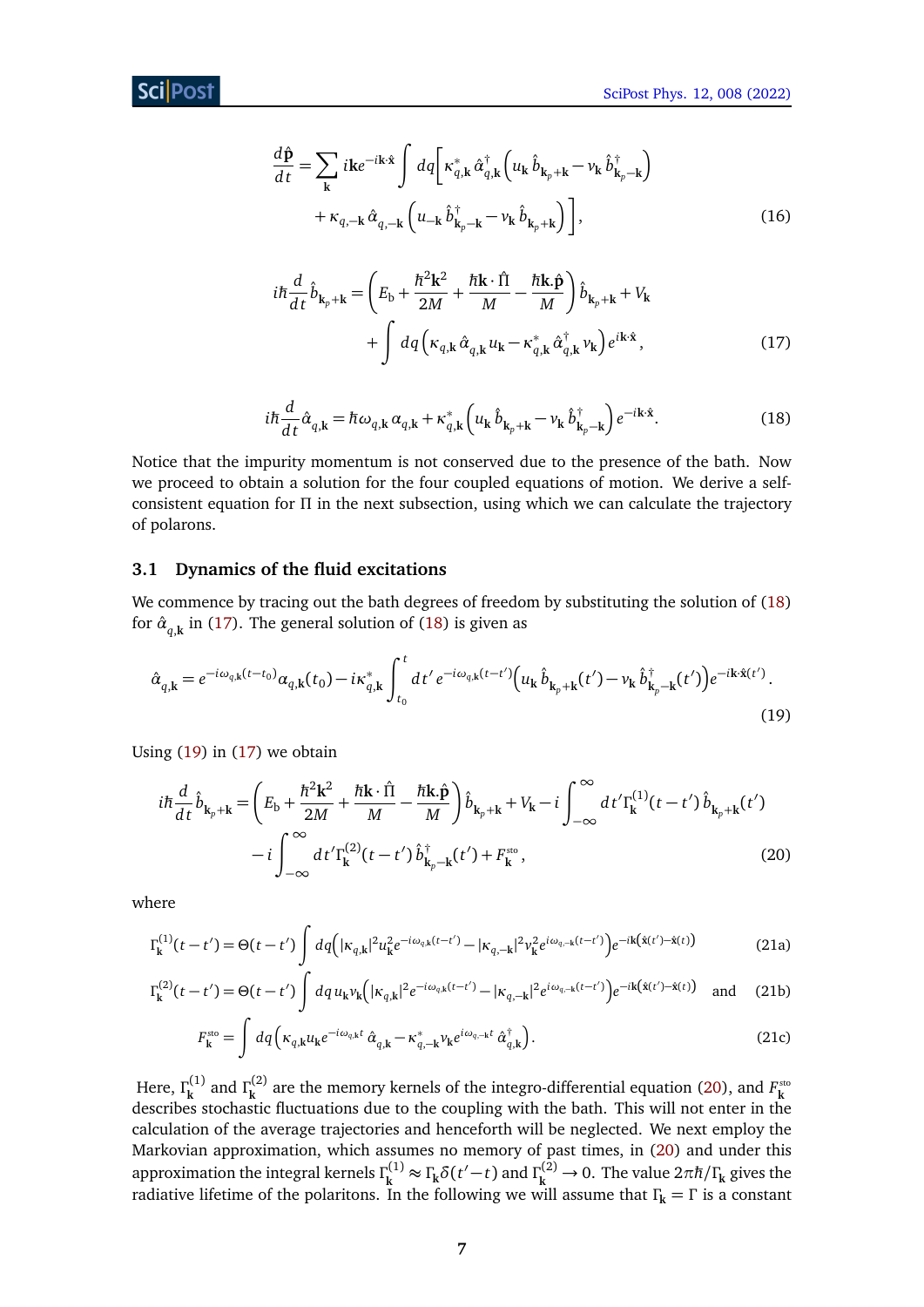Sci Post

in **k**, since the coupling constant *κq*,**<sup>k</sup>** can be well approximated as a constant for the range of wavevectors of interest in polariton experiments.

Hence, the equation of motion for  $\hat{b}^{\phantom{\dag}}_{\mathbf{k}_{p}+\mathbf{k}}$  is simplified as

$$
i\hbar \frac{d}{dt}\hat{b}_{\mathbf{k}_p+\mathbf{k}} = \left(E_\mathbf{b} + \frac{\hbar^2 \mathbf{k}^2}{2M} - \frac{\hbar \mathbf{k} \cdot (\hat{\mathbf{p}} - \hat{\mathbf{\Pi}})}{M} - i\Gamma\right) \hat{b}_{\mathbf{k}_p+\mathbf{k}} + V_\mathbf{k}.
$$
 (22)

The steady-state solution of [\(22\)](#page-7-1) in the mean-field approximation is a coherent state of the Bogoliubov excitations. This follows from the fact that there are no interactions between the excitations within the Bogoliubov approximation. Under this assumption we replace the  $\hat{b}_{{\bf k}_p+{\bf k}_p}$ quantum operator with a classical mean field  $\beta_{\bf k_p+\bf k}=\langle \hat{b}^{}_{\bf k_p+\bf k}\rangle$  in [\(22\)](#page-7-1) and obtain the stationary solution of the field as

<span id="page-7-3"></span><span id="page-7-1"></span>
$$
\beta_{\mathbf{k}_p + \mathbf{k}} = \frac{-V_{\mathbf{k}}}{\left(E_{\mathbf{b}} + \frac{\hbar^2 \mathbf{k}^2}{2M} - \frac{\hbar \mathbf{k} \cdot (\mathbf{p} - \Pi)}{M} - i\Gamma\right)}.
$$
\n(23)

Similarly the stationary solution for  $\bar{\beta}_{\mathbf{k}_p+\mathbf{k}} = \langle \hat{b}^{\dagger}_{\mathbf{k}} \rangle$  $\phi^{\dagger}_{\mathbf{k}_p+\mathbf{k}}\rangle$  reads

<span id="page-7-4"></span>
$$
\bar{\beta}_{\mathbf{k}_p + \mathbf{k}} = \frac{-V_{\mathbf{k}}}{\left(E_{\mathbf{b}} + \frac{\hbar^2 \mathbf{k}^2}{2M} - \frac{\hbar \mathbf{k} \cdot (\mathbf{p} - \Pi)}{M} + i\Gamma\right)}.
$$
\n(24)

Notice that  $\bar{\beta}_{\mathbf{k}_p+\mathbf{k}} \neq \beta_{\mathbf{k}}^*$  $\boldsymbol{k}_p+\boldsymbol{k}$  if  $E_b$  takes imaginary values. A detailed discussion of this regime is provided in Appendix [A.](#page-13-0)

#### <span id="page-7-0"></span>**3.2 Effective mass of polarons**

We next proceed in determining the observables characterizing the polaron in a drivendissipative fluid of light. In the mean field approximation *Π*ˆ reads

$$
\Pi = \sum_{\mathbf{k}\neq 0} \hbar(\mathbf{k} + \mathbf{k}_p) \bar{\beta}_{\mathbf{k}_p + \mathbf{k}} \beta_{\mathbf{k}_p + \mathbf{k}} - \hbar \mathbf{k}_p \sum_{\mathbf{k}\neq 0} \bar{\beta}_{\mathbf{k}_p + \mathbf{k}} \beta_{\mathbf{k}_p + \mathbf{k}}.
$$
 (25)

The first term on the r.h.s. of [\(25\)](#page-7-2) describes the Bogoliubov excitations mean field momentum, while the second term describes an effective drift of the impurity due to the flow of polariton fluid. We derive a self-consistent equation for *Π* by substituting Eqs. [\(23\)](#page-7-3) and [\(24\)](#page-7-4) in [\(25\)](#page-7-2), leading to

<span id="page-7-2"></span>
$$
\Pi = \sum_{\mathbf{k} \neq 0} \frac{\hbar \mathbf{k} V_{\mathbf{k}}^2}{\left( E_{\mathbf{b}} + \frac{\hbar^2 \mathbf{k}^2}{2M} - \frac{\hbar \mathbf{k} \cdot (\mathbf{p} - \Pi)}{M} \right)^2 + \Gamma^2}.
$$
(26)

In the case when  $p \rightarrow 0$  the excitation momentum can be approximated as having a linear dependence in **p** coming from the first term in its Taylor expansion around  $\mathbf{p} = 0$ , corresponding to *Π* ≈ *η***p**. In this case an effective mass of the polaron can be defined as

<span id="page-7-6"></span><span id="page-7-5"></span>
$$
\frac{\mathbf{p}}{M_{\text{eff}}} = \frac{\mathbf{p}(1-\eta)}{M},\tag{27}
$$

where is  $\eta$  is the fraction of excitation momentum in the direction of **p**.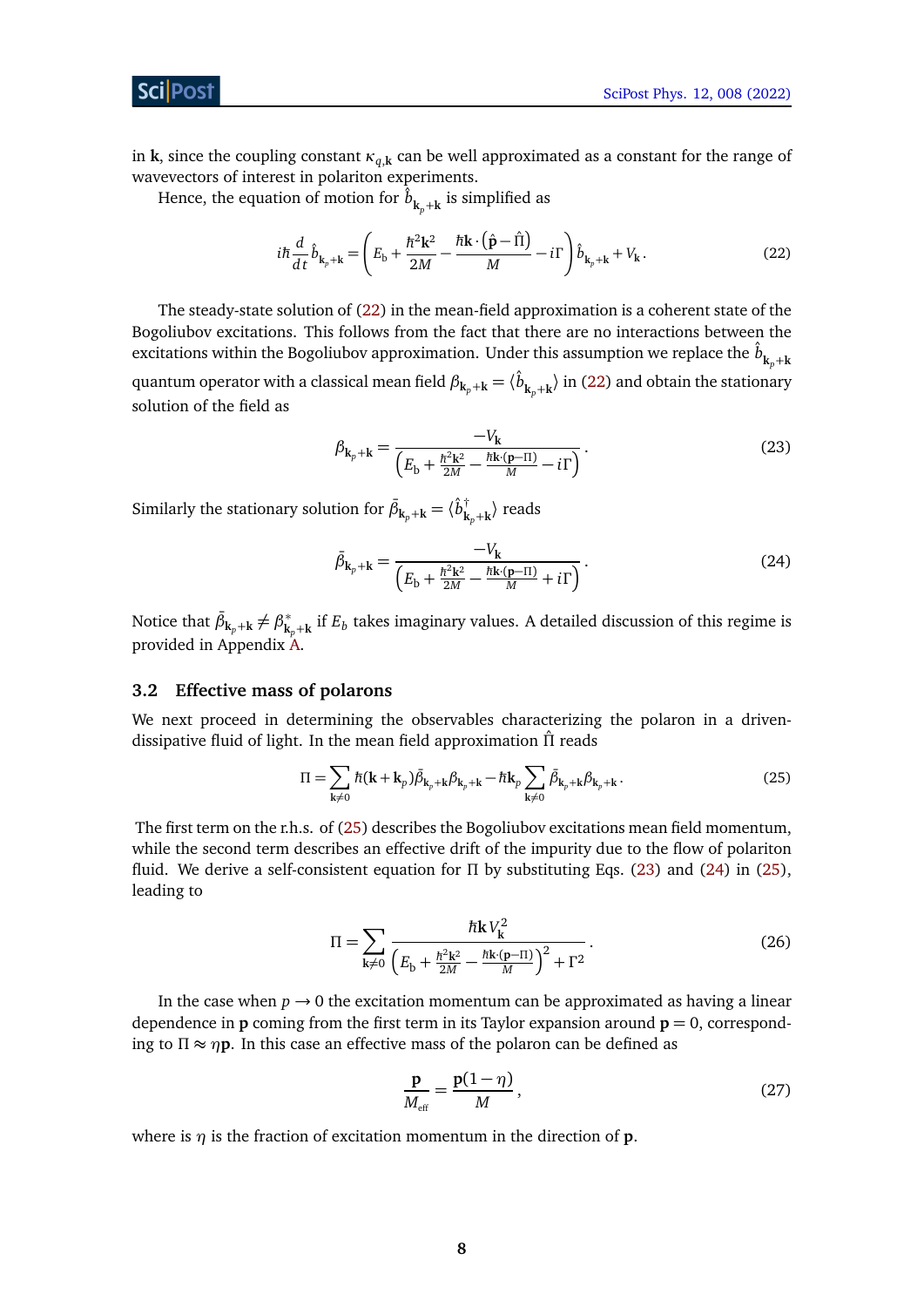### <span id="page-8-0"></span>**3.3 Drag force**

The drag force estimates the response of a quantum fluid to a moving obstacle [[78](#page-20-9)]. In particular, the vanishing of drag force provides an indication of superfluidity. The drag force experienced by an impurity is obtained, using Ehrenfest theorem, as the gradient of the impurity-fluid interaction potential:

$$
\mathbf{F}_{\text{drag}} = -\int \mathrm{d}\mathbf{x} \langle \psi^{\dagger}(\mathbf{x}) \nabla \big[ g_{\text{IB}} \hat{n}_{\text{imp}}(x) \big] \psi(\mathbf{x}) \rangle, \tag{28}
$$

where  $n_{\text{imp}}(x) = \delta(x - \hat{x})$  is the density operator for a single particle (impurity). Using the Bogoliubov approximation for the fluid we obtain

$$
\mathbf{F}_{\text{drag}} = -\sum_{\mathbf{k} \neq 0} i\mathbf{k}V_{\mathbf{k}} \left\langle e^{i\mathbf{k}\cdot\hat{\mathbf{x}}} \left(\hat{b}_{\mathbf{k}_{p}+\mathbf{k}} + \hat{b}_{\mathbf{k}_{p}-\mathbf{k}}^{\dagger}\right) \right\rangle.
$$
 (29)

Using LLP transformation in the above definition, i.e. moving to the polaron reference frame, we calculate the instantaneous drag force that it experiences, which results in

<span id="page-8-2"></span>
$$
\mathbf{F}_{\text{drag}} = -\sum_{\mathbf{k} \neq 0} i\mathbf{k}V_{\mathbf{k}} \left(\beta_{\mathbf{k}_p + \mathbf{k}} + \bar{\beta}_{\mathbf{k}_p - \mathbf{k}}\right). \tag{30}
$$

Substituting for  $\beta_{k_p+k}$  and  $\bar{\beta}_{k_p-k}$  from Eqs. [\(23\)](#page-7-3) and [\(24\)](#page-7-4), respectively, we have

$$
\mathbf{F}_{\text{drag}} = \sum_{\mathbf{k} \neq 0} 2i \, \mathbf{k} V_{\mathbf{k}}^2 \left( \frac{\hbar^2 \mathbf{k}^2}{2M} + \hbar \omega_{\mathbf{k}} \right) \left( \frac{1}{\left( \frac{\hbar^2 \mathbf{k}^2}{2M} + \hbar \omega_{\mathbf{k}} \right)^2 - \left( \frac{\hbar^2 \mathbf{k} \cdot \mathbf{k}_p}{m} - \frac{\hbar \mathbf{k} \cdot (\mathbf{p} - \Pi)}{M} - i \Gamma \right)^2} \right). \tag{31}
$$

In the limit when  $M \to \infty$  we recover the expression derived in [[22](#page-16-11)].

#### <span id="page-8-1"></span>**3.4 Polaron trajectory**

We begin deriving an equation for the polaron trajectory, by substituting Eq. [\(19\)](#page-6-3) in [\(16\)](#page-6-5), that is, by tracing out the bath degrees of freedom. Within the Markovian and semiclassical approximations we get

$$
\frac{d\hat{\mathbf{p}}}{dt} = -\sum_{\mathbf{k}\neq 0} 2\mathbf{k} \bigg[ u_{\mathbf{k}}^2 \big\langle \hat{b}_{\mathbf{k}_p+\mathbf{k}}(t) \hat{b}_{\mathbf{k}_p+\mathbf{k}}^{\dagger}(t) \big\rangle + v_{\mathbf{k}}^2 \big\langle \hat{b}_{\mathbf{k}_p-\mathbf{k}}^{\dagger}(t) \hat{b}_{\mathbf{k}_p-\mathbf{k}}(t) \big\rangle \n- u_{\mathbf{k}} v_{\mathbf{k}} \big\langle \hat{b}_{\mathbf{k}_p+\mathbf{k}}(t) \hat{b}_{\mathbf{k}_p-\mathbf{k}}(t) \big\rangle - u_{\mathbf{k}} v_{\mathbf{k}} \big\langle \hat{b}_{\mathbf{k}_p+\mathbf{k}}^{\dagger}(t) \hat{b}_{\mathbf{k}_p-\mathbf{k}}^{\dagger}(t) \big\rangle \bigg].
$$
\n(32)

We then use the solution of Eq. [\(22\)](#page-7-1) for Bogoliubov operators to finally obtain a set of coupled semiclassical equations providing the trajectory of the polaron :

$$
\frac{d\mathbf{x}}{dt} = \frac{(\mathbf{p} - \Pi)}{M},
$$
\n
$$
\frac{d\mathbf{p}}{dt} = -2\Gamma \sum_{\mathbf{k} \neq 0} \frac{\mathbf{k}V_{\mathbf{k}}^2}{\left(E_{\mathbf{b}} + \frac{\hbar^2 \mathbf{k}^2}{2M} - \frac{\hbar \mathbf{k} \cdot (\mathbf{p} - \Pi)}{M}\right)^2 + \Gamma^2}
$$
\n(33)

<span id="page-8-4"></span><span id="page-8-3"></span>
$$
\times \left\{ 1 - 2\cos\left[ \left( E_b + \frac{\hbar^2 \mathbf{k}^2}{2M} + \frac{\hbar \mathbf{k} \cdot (\Pi - \mathbf{p})}{M} \right) \frac{t}{\hbar} \right] e^{-\frac{\Gamma t}{\hbar}} + e^{-\frac{2\Gamma t}{\hbar}} \right\}.
$$
 (34)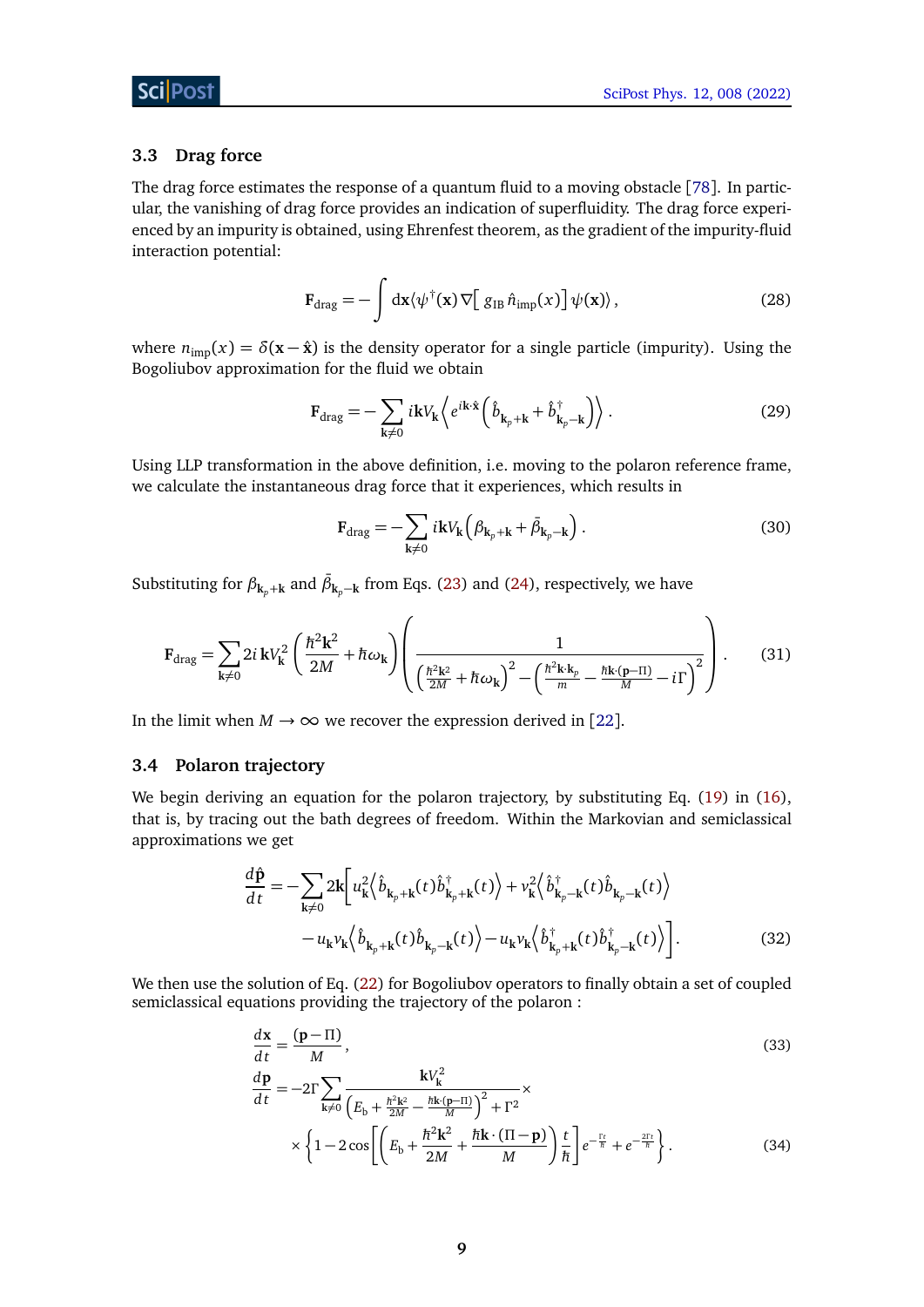<span id="page-9-2"></span>

Figure 2: **a) Ratio of effective mass to bare mass,**  $M_{\text{eff}}/M$  of the impurity as a function of the detuning, *∆* - in the units of blueshift *gn*. The shaded regions from left to right depicts the regions (I), (II) and (III) corresponding to different types of excitation spectrum of the fluid shown in Panel b) and the dashed lines indicate the point where effective mass coincides with bare mass of the impurity. Here the impurity-polariton mass ratio is  $M/m = 10$ . **b) Imaginary (top) and real (bottom) parts of the Bogoliubov spectrum of polaritons** - in units of *gn* - for varying values of detuning *∆* leading to (I) gapless or gapped spectrum, (II) diffusive spectrum around  $\mathbf{k} = 0$  and (III) diffusive spectrum around finite **k** points. In all the figures we have used  $\Gamma = 1.5$  *gn* and  $\mathbf{k}_p = 0$ .

### <span id="page-9-0"></span>**4 Results**

### <span id="page-9-1"></span>**4.1 Effective mass of the polaron**

We present, first, the results for the polaron effective mass. They are obtained by using the numerically evaluated self-consistent solution of Eq. [\(26\)](#page-7-5) at small values of impurity momentum  $p,$  from which the effective mass is extracted according to its definition in Eq.  $(27)^1.$  $(27)^1.$  $(27)^1.$  $(27)^1.$  In the current and following subsections we present our results in a quasi-one dimensional geometry, as illustrated in Fig[.1,](#page-3-1) but the equations that we derived are also valid in higher dimensions. Also, for all further results we will take the value of interaction constant,  $(1/2\pi n \xi)(g_{\text{IB}}/g)^2$ ,

<span id="page-9-3"></span><sup>1</sup>For the case of diffusive spetrum, *∆ >* 0, the effective mass was extracted using the real part of the impurity momentum *Π*, as its imaginary part adds to the dissipation of the polariton fluid hence does not contribute to the effective mass.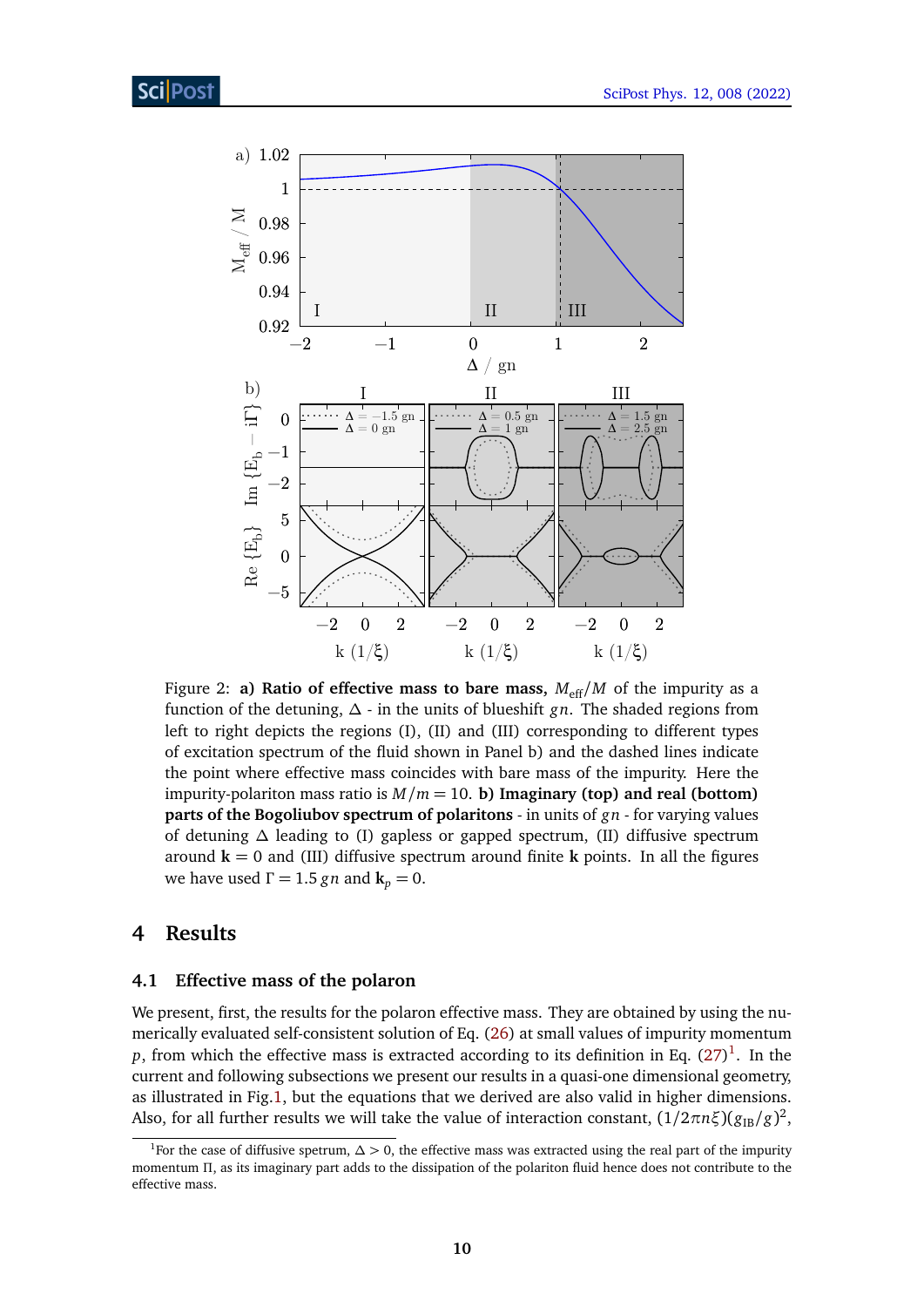with  $\xi = \hbar/\sqrt{mg\pi}$  being the healing length, equal to 0.2. This ensures we stay in the regime of weak impurity-fluid interactions, as assumed in Sec[.2.](#page-2-0)

As shown in Figure [2a](#page-9-2)), upon increasing the detuning *∆* we observe a non-monotonous behaviour of the effective mass. This can be understood as being related to the different nature of the Bogoliubov excitations at varying *∆*. The various possible regimes are illustrated in Fig. [2b](#page-9-2)). When *∆* ≤ 0 (region I in the figure) the excitation spectrum is gapped and becomes gapless and phononic at  $\Delta = 0$ . The latter regime is reminiscent of the Bogoliubov spectrum for equilibrium condensates albeit with dissipation. When *∆ >* 0 the excitation spectrum is diffusive with purely imaginary eigenenergies in some range of wavevectors that depends on p the ratio *∆/gn*. If *∆/gn <* 1 (region II) the imaginary values lie in the region |**k**| *<* 2*m∆* with the maximum of the imaginary part at **k** = 0, while if *∆/gn >* 1 (region III) the diffusive regime is at finite **k** wavevectors.

In all the above cases, the polariton condensate is dynamically stable as long as the imaginary part of its excitation spectrum is smaller than zero [[9,](#page-16-1)[79](#page-20-10)], since the presence of a positive imaginary part leads to a dynamical instability, occurring when  ${\rm Im} [E_{\rm b}]>0.$  This condition corresponds to an exponential growth in time of the population of excitation modes and yields a rapid depletion of the polariton condensate. The presence of dissipation protects the system against such instabilities as long as Γ > Im[E<sub>b</sub>]. The failure to meet this condition leads to the breakdown of Bogoliubov theory, and our theory is not valid for such instances (as depicted by the shaded gray area in Figure [5\)](#page-13-1). Hence, it is remarkable that driven-dissipative quantum fluids can reach a wealth of dynamical regimes not accessible by their equilibrium counterpart. This has a direct impact on the polaron effective mass: the way the fluid excitations dress the impurity depends on the dynamical regime. We find that the largest effective mass occurs close to the sonic case, where a large density of excitations can be generated by the impurity for vanishing energetic costs. Another peculiar regime found in this driven-dissipative quantum fluids is the one where the effective mass is smaller than the bare one: this occurs when the spectrum is diffusive at finite wavevectors. In this case the impurity feels a negative drag (see next subsection) and behaves as an effectively lighter particle.

#### <span id="page-10-0"></span>**4.2 Drag force**

We next calculate the drag force experienced by the polaron by numerical integration of Eq. [\(31\)](#page-8-2) in one dimension. The drag force depends on the fluid momentum  $\hbar \mathbf{k}_p$ , and on the dynamical regime for the fluid excitations, controlled by the detuning *∆*. The results are summarized in Fig. [3.](#page-11-0)

For positive values of *∆* we observe a region of negative drag force. This extends the results predicted by [[22](#page-16-11)] to the case of an impurity with finite mass. This regime corresponds to the case when the effective mass is smaller than bare one. For negative values of *∆* the drag force is non-zero and positive, showing an important increase starting from the case where the fluid velocity exceeds the Landau critical velocity, estimated as  $v_c = \min_{\mathbf{k}} E_b(\mathbf{k})/|\mathbf{k}|$  and marked by the red line in Fig. [3.](#page-11-0) Our analysis hence shows that the impurity acts as a 'test particle' in the fluid to probe its superfluid properties, which strongly depend on the dynamical regime of the fluid.

### <span id="page-10-1"></span>**4.3 Polaron dynamics**

We finally follow the semiclassical dynamics of the polaron moving with a finite initial momentum in a fluid at rest, obtained by numerically solving the coupled differential equations in Eqs. [\(33\)](#page-8-3) and [\(34\)](#page-8-4). The results are summarized in Fig. [4.](#page-12-1)

The key quantity to follow in order to determine the impurity dynamics is the excitation momentum *Π*. When *Π* reaches zero, it means that the impurity has reached its terminal ve-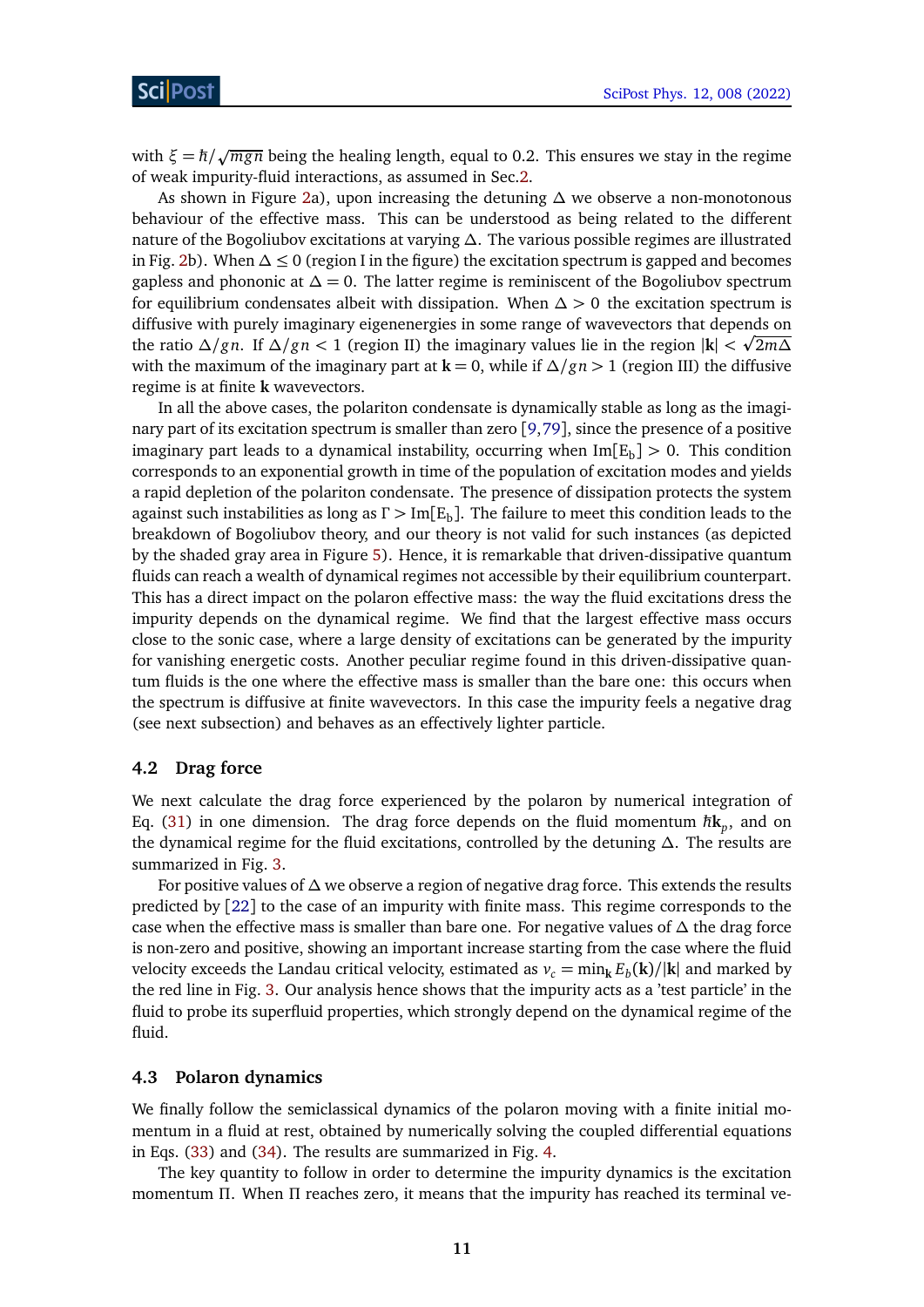<span id="page-11-0"></span>

Figure 3: Drag Force,  $F_{drag}$ , experienced by polaron at rest as a function of the detuning *∆* - in units of interation energy, *gn* - and the polariton pump wavevector **k**<sub>*p*</sub> - in units of interation energy, gn - and the polariton pump wavevector  $k_p$  - in units of inverse healing length  $\xi = \hbar / \sqrt{mgn}$  - which quantifies the fluid flow velocity,  $v_{\rm fl} = \hbar k_p/m$ . The red line depicts the Landau critical velocity,  $v_c$  as function of detuning  $\Delta$ , with  $v_c = \min_k E_b(\mathbf{k})/|\mathbf{k}|$ . Here we have taken  $M/m = 10$  for the impurity-polariton mass ratio and *Γ* = 1.5 *gn*.

locity: it is not dressed by excitations anymore, and its effective mass equals the bare mass. Different kind of trajectories are shown in Fig. [4](#page-12-1) a). The arrows indicate the impurity momentum evolution in time, till it reaches a terminal value (black dots in the figure). Note that at long times, we have checked that the relation  $dp/dt = -F_{drag}(p)$  is valid and helps understand these trajectories. For negative *∆* the drag force is positive, the impurity decelerates and the terminal momentum is always zero regardless of the initial momentum. For *∆ >* 0, the situation is more exotic: above a certain positive  $\Delta$ , the terminal momentum  $p = 0$  becomes unstable with respect to fluctuations of *Π*, and two nonzero terminal momenta of opposite sign become possible (cf. the bifurcation in the inset of Fig. [4](#page-12-1) a)). These nonzero terminal momenta result from the negative drag regime in which the impurity is accelerated. Note that this trajectory does not violate energy conservation in this driven-dissipative situation: the energy flux constantly traversing the polariton fluid (constituted by the drive and losses) provides the energy that such trajectories require.

In Figure [4b](#page-12-1)) and Figure [4c](#page-12-1)) we show the polaron momentum as a function of time *t* and detuning *∆* for fixed initial momentum, smaller or larger than the terminal value. Two regimes clearly emerge from this analysis: for negative detuning the polaron decelerates till a final rest position, while for positive detuning, in the regime of negative drag, the impurity of given initial momentum accelerates till a terminal momentum is reached.

Finally, we analyse the influence of losses on the polaron dynamics for positive *∆*. The results are summarized in Fig. [5,](#page-13-1) where we show the terminal velocity reached by polarons as a function of the detuning *∆* and of the dissipation constant *Γ* . We see that the region of non-zero terminal velocity caused by the negative drag regime disappears upon increasing *Γ* . For increasing *Γ* we also see that the lower boundary of this region increases to compensate for the increased losses.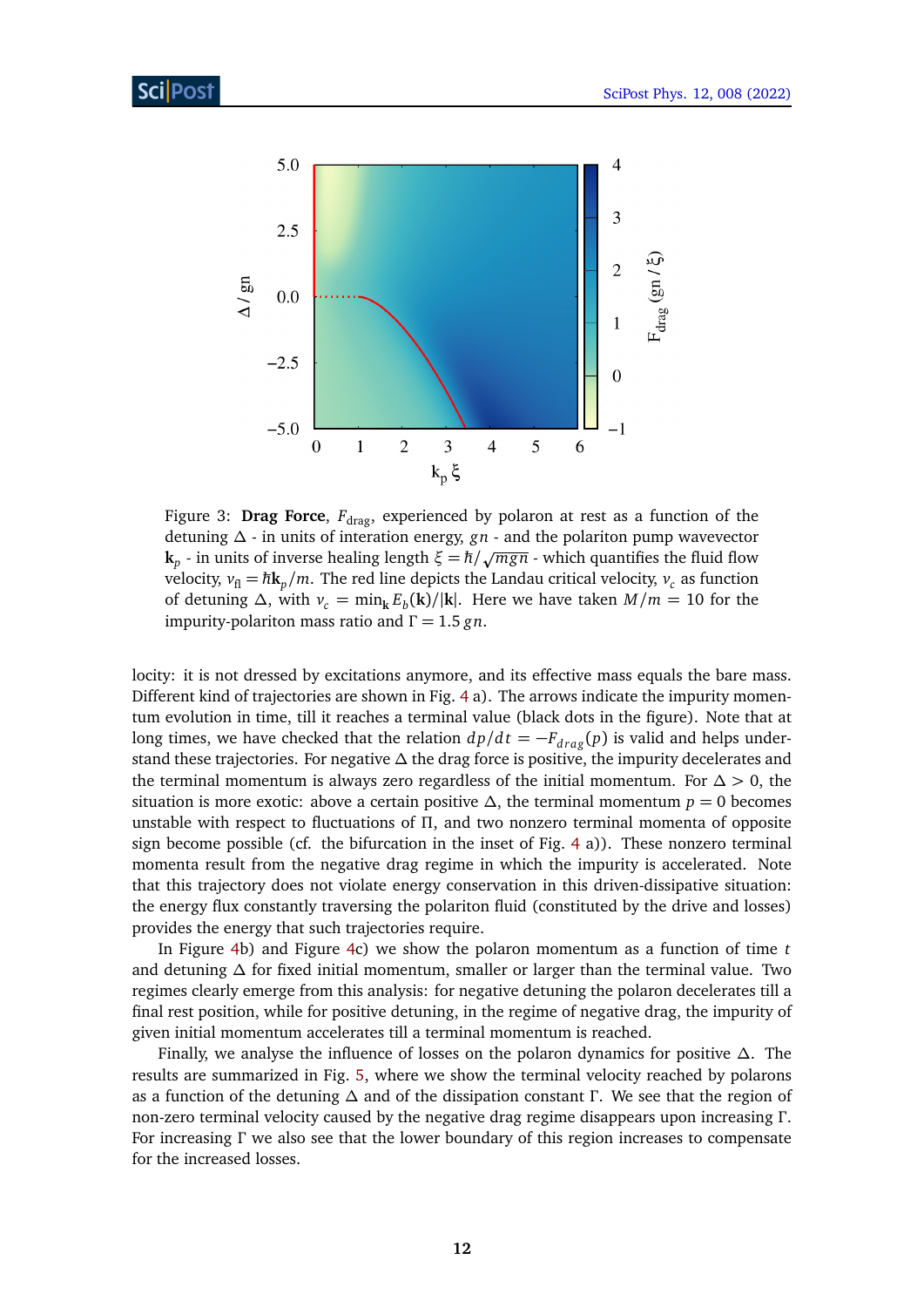<span id="page-12-1"></span>

Figure 4: **a) Excitation momentum** *Π* as a function of polaron momentum *p*, both in units of *p*<sup>0</sup> = <sup>p</sup>*mgn* for various values of detuning *<sup>∆</sup>* <sup>=</sup> <sup>−</sup>1.5, 0, 1.5, 2.5, 3.5 - in units of *gn* - going from darker to lighter shaded curves respectively, for a fluid at rest. The arrows depict the momentum flow towards the long time limit state, where the polaron attains a saturation or terminal momentum. The saturation momentum values are depicted by the black dots on *p* axis (roots of excitation momentum *Π*(*p*)) and are dependent on the initial value of the impurity momentum *p*. In the inset we show the roots of the excitation momentum, as a function of *∆* in units of *gn*. The grayshaded region in the inset marks the region of negative drag. **b) and c) Heatmaps of impurity momentum**,  $p/p_0$  as a function of time, *t*, in units of  $t_0 = \hbar/gn$ , and detuning  $\Delta$ , in units of *gn*, for different values of the inital momentum: c) *p* = 6*p*<sub>0</sub>, d)  $p = 12 p_0$ . In all panels we have taken  $M/m = 10$ ,  $\Gamma = 1.5 g n$  and the fluid is at rest.

## <span id="page-12-0"></span>**5 Conclusions and outlook**

We have studied the motion of an impurity in a polariton fluid under drive and dissipation, assuming a weak coupling between the impurity and the fluid. The presence of Bogoliubov excitations lying on top of the coherent steady state of the polariton fluid dress the impurity particle giving rise to a Bose polaron in the Fröhlich regime. We have determined the polaron effective mass, the drag force acting on the impurity, as well as polaron trajectories at semiclassical level.

We have found different dynamical regimes, originating from the unique features of the excitation spectrum of driven-dissipative polariton fluids. We have shown that it is possible to tune polaron effective mass to values both smaller and larger than the bare one by adjusting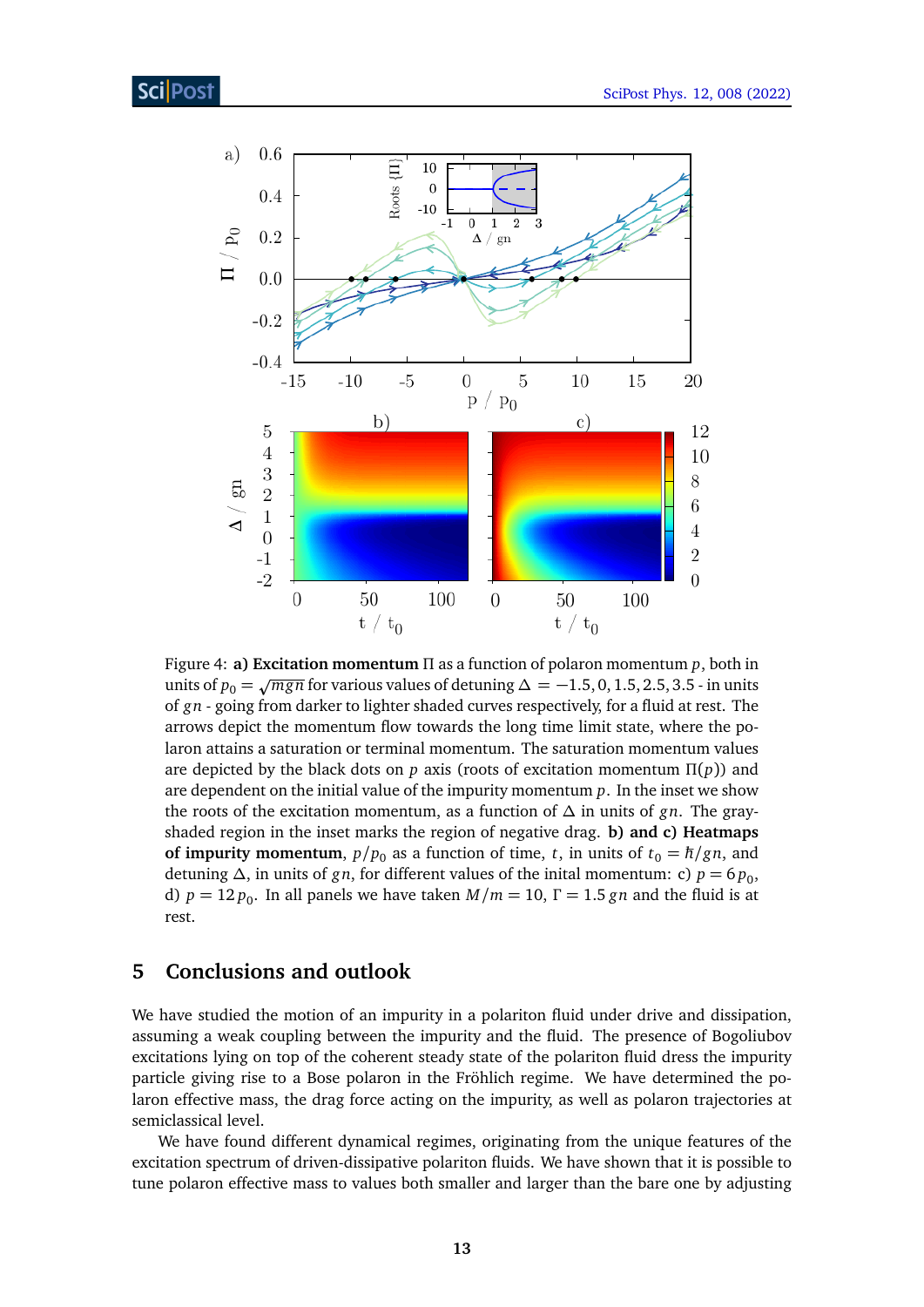<span id="page-13-1"></span>

Figure 5: **Polaron saturation momentum**: absolute value of the polaron saturation momentum *p*<sub>t</sub> in units of  $p_0 = \sqrt{mgn}$  as a function of detuning,  $\Delta$ , and dissipation, *Γ* - both in units of blueshift *gn*, for a fluid at rest. The gray shaded area represents the region of dynamical instability of the Bogoliubov theory. The region separating zero and positive saturation momentum of the impurity corresponds to the negative drag regime.

the detuning *∆*. In the *∆ >* 0 regime of diffusive excitation spectrum, for specific *∆* values corresponding to the case of finite terminal momentum in Fig. [5,](#page-13-1) the impurity is subjected to an instantaneous negative drag force: as a result, the impurity rest position is unstable and counter-intuitively, it starts accelerating against the flow until it reaches a non-zero terminal velocity. This work shows that the impurity dynamics can be used as a test particle to probe the different regimes of nonequilibrium quantum flow, including superfluidity, in quantum fluids of light.

As indicated by our analysis of the coupling with the electromagnetic vacuum bath outside the cavity, corrections beyond the Markov approximation (see [[80](#page-20-11)] for an approximate treatment) could lead to experimentally relevant non-trivial corrections of the dynamics, that would be interesting to examine. Another open direction is to go beyond the semiclassical description of the impurity trajectories, and beyond the weak impurity-fluid interaction regime.

### **Acknowledgements**

**Funding information** AV acknowledges the European Union Horizon 2020 research and innovation program under the Marie Skłodowska-Curie Grant Agreement No. 754303.

### <span id="page-13-0"></span>**A Generalized Bogoliubov transformation**

In the case of positive detuning, the quadratic form of lower polariton Hamiltonian in [\(5\)](#page-4-0) after undergoing Bogoliubov approximation is non-positive definite for a finite range of wavevector  ${\bf k}$  values. This precludes its diagonalization using the standard Bogoliubov operators  $\hat{b}^{\phantom{\dag}}_{\bf k}$  and  $\hat{b}^{\dagger}_{\bf k}$  $\frac{\hbar}{\hbar}$  [\(6a,](#page-2-2) [6b\)](#page-2-1) in this range of **k** values [[81](#page-20-12)]. This happens because  $\hat{b}^{}_{\hbar}$  and  $\hat{b}^{\dagger}_{\hbar}$ **k** fail to satisfy the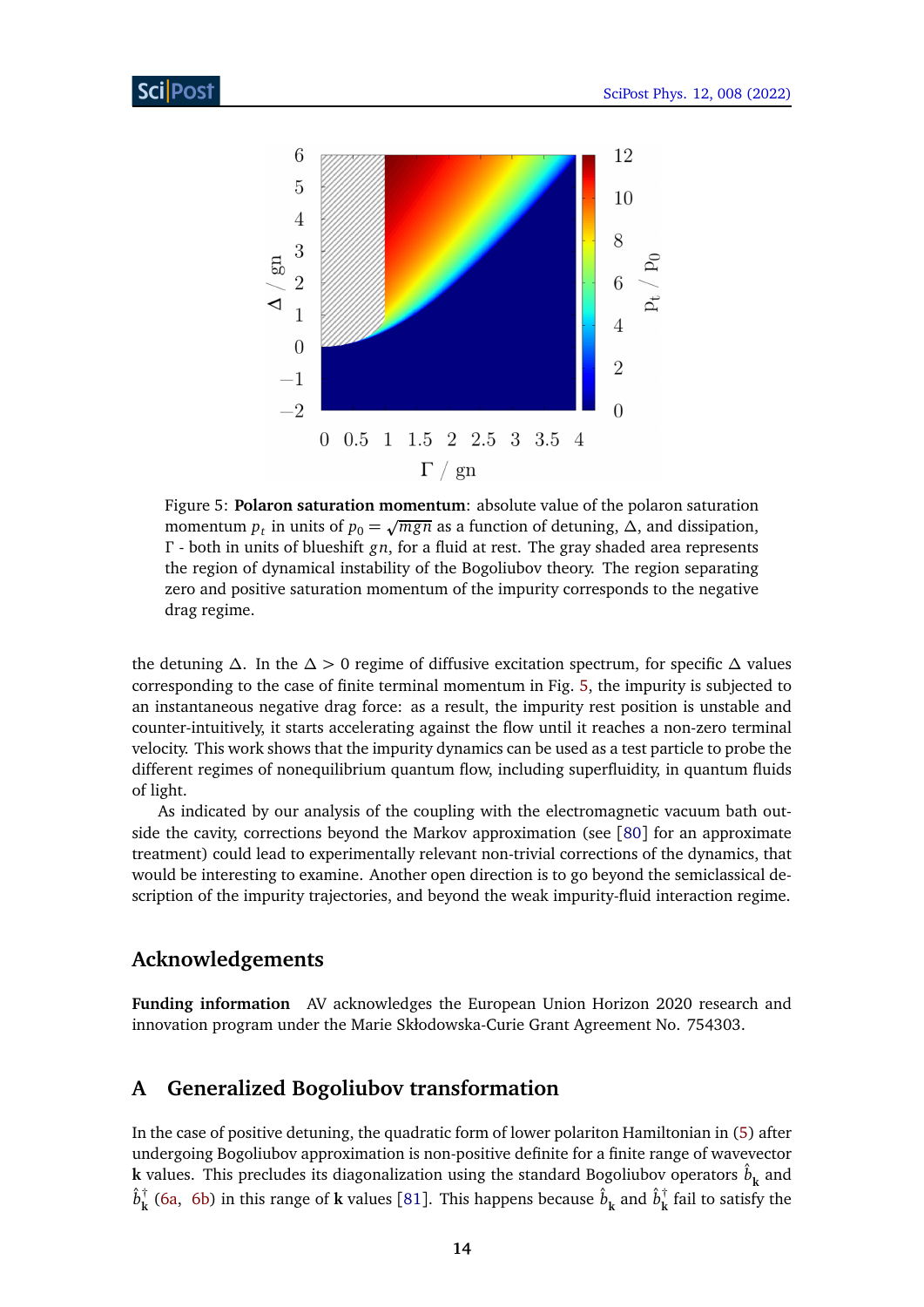<span id="page-14-2"></span>

Figure 6: **Finite flow velocity**: excitation momentum,  $\Pi$  in units of  $p_0 = \sqrt{mgn}$  as a function of the pump wavector *k<sup>p</sup>* , in units of inverse healing length *ξ* for an impurity at rest. Here the values of detuning,  $\Delta = 2.5, 1.5$  and  $-1$ , decrease with the color from a darker to a lighter shade and we have taken  $M/m = 10$  and  $\Gamma = 1.5$  gn. Detuning is in units of *gn*.

bosonic commutation relations upheld by the condition  $|u_{\bf k}|^2 - |v_{\bf k}|^2 = 1$  which in this instance is zero. However, we may still diagonalize the Hamiltonian using non-standard Bogoliubov operators given by

$$
\hat{b}_{\mathbf{k}_p + \mathbf{k}} = u_{\mathbf{k}} \hat{a}_{\mathbf{k}_p + \mathbf{k}} + v_{-\mathbf{k}} \hat{a}_{\mathbf{k}_p - \mathbf{k}}^\dagger,\tag{35}
$$

$$
\hat{\overline{b}}_{\mathbf{k}_p - \mathbf{k}} = v_{\mathbf{k}} \hat{a}_{\mathbf{k}_p + \mathbf{k}} + u_{-\mathbf{k}} \hat{a}_{\mathbf{k}_p - \mathbf{k}}^{\dagger}.
$$
 (36)

These operators satisfy the bosonic commutation relation with the condition  $u^2_{\nu}$  $v_k^2 - v_k^2 = 1$ but in this case  $\hat{\bar{b}}_{\mathbf{k}_p+\mathbf{k}} \neq \hat{b}^\dagger_{\mathbf{k}}$  $\bf{k}_{p}$ + $\bf{k}$  which results, in general, complex Bogoliubov energy and onset of dynamical instability. However, we stay in the regime where the imaginary part of the Bogoliubov energy is less than the dissipation rate, *Γ* which stabilizes the system against the instability caused due to complex Bogoliubov energies. Proceeding forward with these nonstandard Bogoliubov operators all the subsequent results remain the same as derived in the main paper, albeit replacing  $\hat{b}^{\dagger}_{\pmb{\nu}}$  $\hat{\bar{b}}_{\mathbf{k}_p+\mathbf{k}}$  with  $\hat{\bar{b}}_{\mathbf{k}_p+\mathbf{k}}$ .

The use of non-standard Bogoliubov operators when detuning *∆* is positive also results in a small imaginary contribution to the excitation momentum *Π* when we solve the selfconsistency relation in [\(26\)](#page-7-5). We have taken it into account by adding an imaginary contribution to the energy spectrum as  $Im{E_b - i\Gamma}$  +Im{ $\Pi$ }.

### <span id="page-14-0"></span>**B Further Results**

### <span id="page-14-1"></span>**B.1 Case of moving fluid**

The case of a moving fluid with a finite flow velocity  $|\mathbf{v}| = k_p/m$  is a straightforward extension of the case discussed in the main text. We focus here on the regime of diffusive spectrum. As shown in Fig. [6,](#page-14-2) the terminal drift velocity attained by the impurity depends on the detuning *∆*. For sufficiently large *∆* the regime of negative drag emerges, indicated by a terminal velocity in the opposite direction of fluid flow.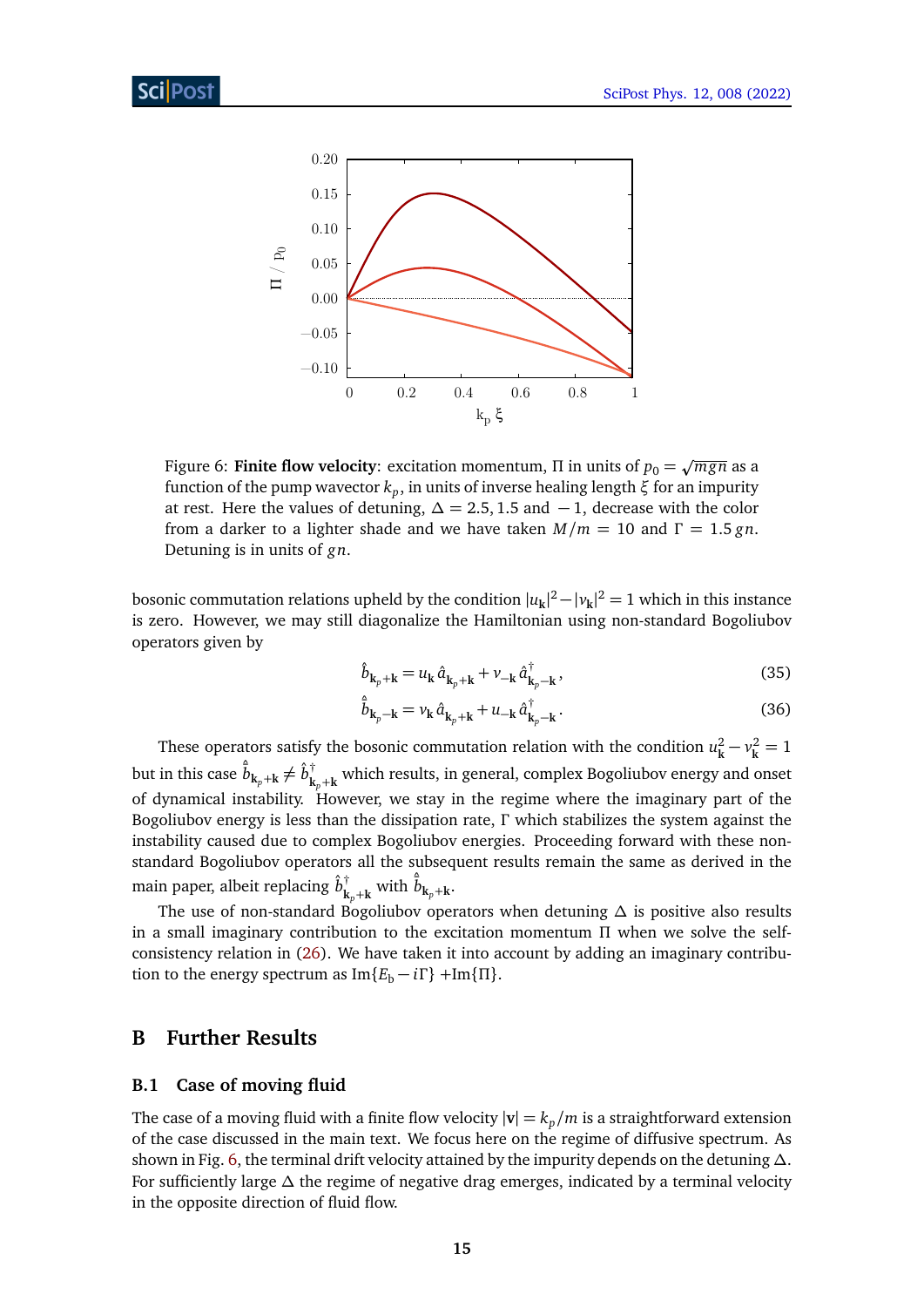<span id="page-15-6"></span>

Figure 7: **Varying impurity-polariton mass ratio**. Excitation momentum, *Π* as a Figure 7. **Varying impurity-polation mass ratio**. Excludion momentum, it as a function of impurity momentum *p*, both in units of  $p_0 = \sqrt{mgn}$  in the case of diffusive Bogoliubov spectrum ( $\Delta = 2.5$  *gn*) for varying impurity-polariton mass ratios *M*/*m*: 5, 10 and 20 from a darker to a lighter shade respectively. The case for  $M/m = \infty$ is shown in black for which the excitation momentum is zero. Here *Γ* = 1.5 *gn* and the fluid is at rest.

### <span id="page-15-0"></span>**B.2 Varying mass ratios**

We show in Fig. [7](#page-15-6) the results for excitation momentum *Π* in the case of diffusive spectrum for varying values of the impurity-polariton mass ratios, *M/m*. We observe that for increasing mass ratio the terminal velocity attained by the impurity also increases.

### **References**

- <span id="page-15-1"></span>[1] P. Horak, G. Hechenblaikner, K. M. Gheri, H. Stecher and H. Ritsch, *Cavity-induced atom cooling in the strong coupling regime*, Phys. Rev. Lett. **79**, 4974 (1997), doi:10.1103/[PhysRevLett.79.4974.](https://doi.org/10.1103/PhysRevLett.79.4974)
- <span id="page-15-2"></span>[2] C. E. Wieman, D. E. Pritchard and D. J. Wineland, *Atom cooling, trapping, and quantum manipulation*, Rev. Mod. Phys. **71**, S253 (1999), doi:10.1103/[RevModPhys.71.S253.](https://doi.org/10.1103/RevModPhys.71.S253)
- <span id="page-15-3"></span>[3] M. Aspelmeyer, T. J. Kippenberg and F. Marquardt, *Cavity optomechanics*, Rev. Mod. Phys. **86**, 1391 (2014), doi:10.1103/[RevModPhys.86.1391.](https://doi.org/10.1103/RevModPhys.86.1391)
- <span id="page-15-4"></span>[4] H. A. Atwater, A. R. Davoyan, O. Ilic, D. Jariwala, M. C. Sherrott, C. M. Went, W. S. Whitney and J. Wong, *Materials challenges for the Starshot lightsail*, Nat. Mater. **17**, 861 (2018), doi:10.1038/[s41563-018-0075-8.](https://doi.org/10.1038/s41563-018-0075-8)
- <span id="page-15-5"></span>[5] C. Weisbuch, M. Nishioka, A. Ishikawa and Y. Arakawa, *Observation of the coupled excitonphoton mode splitting in a semiconductor quantum microcavity*, Phys. Rev. Lett. **69**, 3314 (1992), doi:10.1103/[PhysRevLett.69.3314.](https://doi.org/10.1103/PhysRevLett.69.3314)
- [6] V. Savona, L. C. Andreani, P. Schwendimann and A. Quattropani, *Quantum well excitons in semiconductor microcavities: Unified treatment of weak and strong coupling regimes*, Solid State Commun. **93**, 733 (1995), doi:10.1016/[0038-1098\(94\)00865-5.](https://doi.org/10.1016/0038-1098(94)00865-5)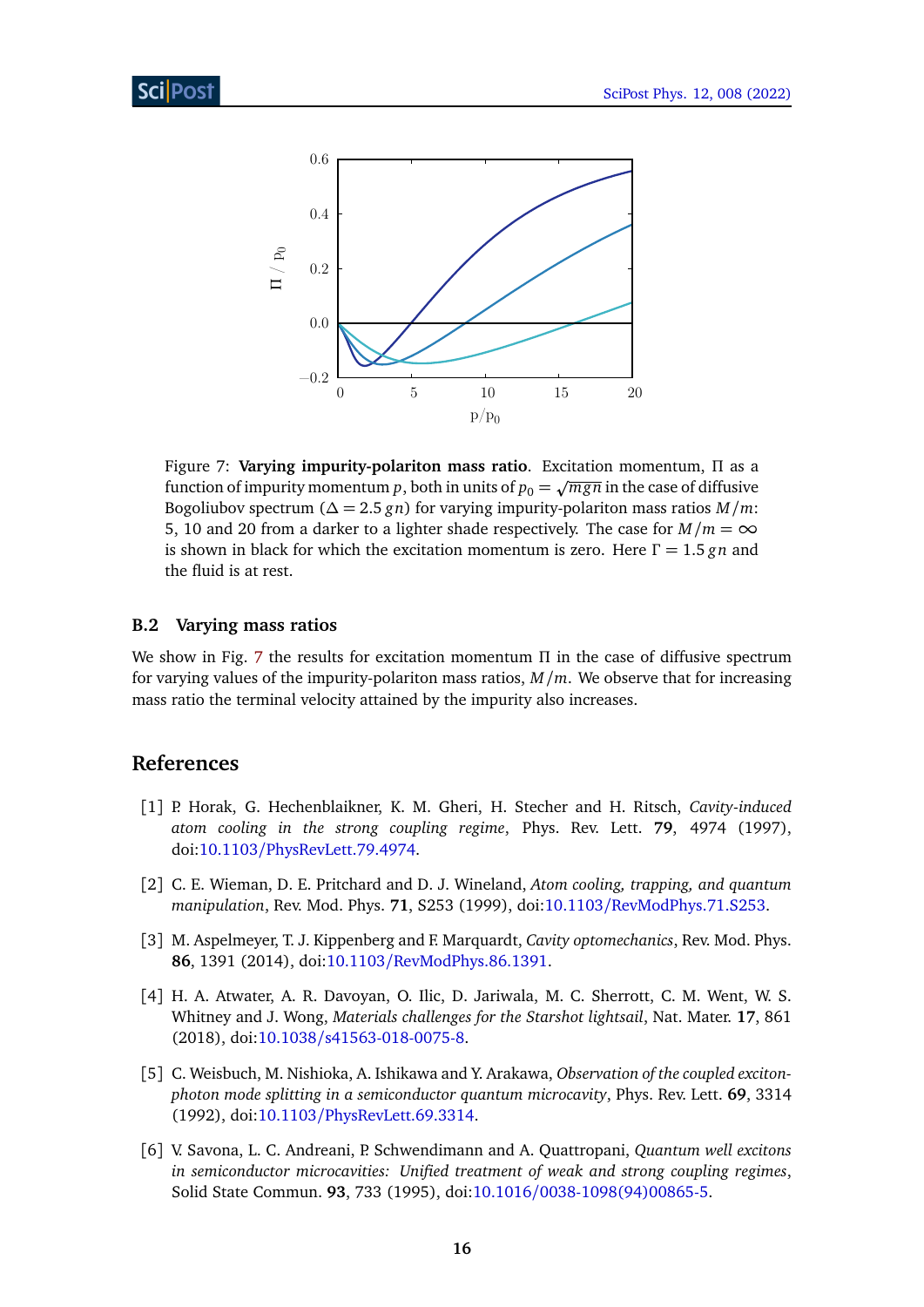- [7] B. Deveaud, *The physics of semiconductor microcavities*, Wiley, ISBN 9783527405619 (2006), doi:10.1002/[9783527610150.](https://doi.org/10.1002/9783527610150)
- <span id="page-16-0"></span>[8] A. V. Kavokin, J. J. Baumberg, G. Malpuech and F. P. Laussy, *Microcavities*, Oxford University Press, ISBN 9780198782995 (2017), doi:10.1093/oso/[9780198782995.001.0001.](https://doi.org/10.1093/oso/9780198782995.001.0001)
- <span id="page-16-1"></span>[9] I. Carusotto and C. Ciuti, *Quantum fluids of light*, Rev. Mod. Phys. **85**, 299 (2013), doi:10.1103/[RevModPhys.85.299.](https://doi.org/10.1103/RevModPhys.85.299)
- <span id="page-16-2"></span>[10] S. Utsunomiya et al., *Observation of Bogoliubov excitations in exciton-polariton condensates*, Nat. Phys. **4**, 700 (2008), doi:10.1038/[nphys1034.](https://doi.org/10.1038/nphys1034)
- [11] V. Kohnle, Y. Léger, M. Wouters, M. Richard, M. T. Portella-Oberli and B. Deveaud-Plédran, *From single particle to superfluid excitations in a dissipative polariton gas*, Phys. Rev. Lett. **106**, 255302 (2011), doi:10.1103/[PhysRevLett.106.255302.](https://doi.org/10.1103/PhysRevLett.106.255302)
- <span id="page-16-3"></span>[12] P. Stepanov, I. Amelio, J.-G. Rousset, J. Bloch, A. Lemaître, A. Amo, A. Minguzzi, I. Carusotto and M. Richard, *Dispersion relation of the collective excitations in a resonantly driven polariton fluid*, Nat. Commun. **10**, 3869 (2019), doi:10.1038/[s41467-019-11886-3.](https://doi.org/10.1038/s41467-019-11886-3)
- <span id="page-16-4"></span>[13] T. Byrnes, N. Young Kim and Y. Yamamoto, *Exciton-polariton condensates*, Nat. Phys. **10**, 803 (2014), doi:10.1038/[nphys3143.](https://doi.org/10.1038/nphys3143)
- <span id="page-16-5"></span>[14] C. Schneider, K. Winkler, M. D. Fraser, M. Kamp, Y. Yamamoto, E. A. Ostrovskaya and S. Höfling, *Exciton-polariton trapping and potential landscape engineering*, Rep. Prog. Phys. **80**, 016503 (2016), doi:10.1088/[0034-4885](https://doi.org/10.1088/0034-4885/80/1/016503)/80/1/016503.
- <span id="page-16-6"></span>[15] I. Carusotto and C. Ciuti, *Probing microcavity polariton superfluidity through resonant Rayleigh scattering*, Phys. Rev. Lett. **93**, 166401 (2004), doi:10.1103/[PhysRevLett.93.166401.](https://doi.org/10.1103/PhysRevLett.93.166401)
- [16] C. Ciuti and I. Carusotto, *Quantum fluid effects and parametric instabilities in microcavities*, Phys. Stat. Sol. B **242**, 2224 (2005), doi:10.1002/[pssb.200560961.](https://doi.org/10.1002/pssb.200560961)
- [17] E. Cancellieri, F. M. Marchetti, M. H. Szymanska and C. Tejedor, ´ *Superflow of resonantly driven polaritons against a defect*, Phys. Rev. B **82**, 224512 (2010), doi:10.1103/[PhysRevB.82.224512.](https://doi.org/10.1103/PhysRevB.82.224512)
- <span id="page-16-7"></span>[18] I. Amelio, A. Minguzzi, M. Richard and I. Carusotto, *Galilean boosts and superfluidity of resonantly driven polariton fluids in the presence of an incoherent reservoir*, Phys. Rev. Research **2**, 023158 (2020), doi:10.1103/[PhysRevResearch.2.023158.](https://doi.org/10.1103/PhysRevResearch.2.023158)
- <span id="page-16-8"></span>[19] A. Amo, J. Lefrère, S. Pigeon, C. Adrados, C. Ciuti, I. Carusotto, R. Houdré, E. Giacobino and A. Bramati, *Superfluidity of polaritons in semiconductor microcavities*, Nat. Phys. **5**, 805 (2009), doi:10.1038/[nphys1364.](https://doi.org/10.1038/nphys1364)
- <span id="page-16-9"></span>[20] A. Amo et al., *Collective fluid dynamics of a polariton condensate in a semiconductor microcavity*, Nature **457**, 291 (2009), doi:10.1038/[nature07640.](https://doi.org/10.1038/nature07640)
- <span id="page-16-10"></span>[21] A. J. Leggett, *Superfluidity*, Rev. Mod. Phys. **71**, S318 (1999), doi:10.1103/[RevModPhys.71.S318.](https://doi.org/10.1103/RevModPhys.71.S318)
- <span id="page-16-11"></span>[22] M. Van Regemortel and M. Wouters, *Negative drag in nonequilibrium polariton quantum fluids*, Phys. Rev. B **89**, 085303 (2014), doi:10.1103/[PhysRevB.89.085303.](https://doi.org/10.1103/PhysRevB.89.085303)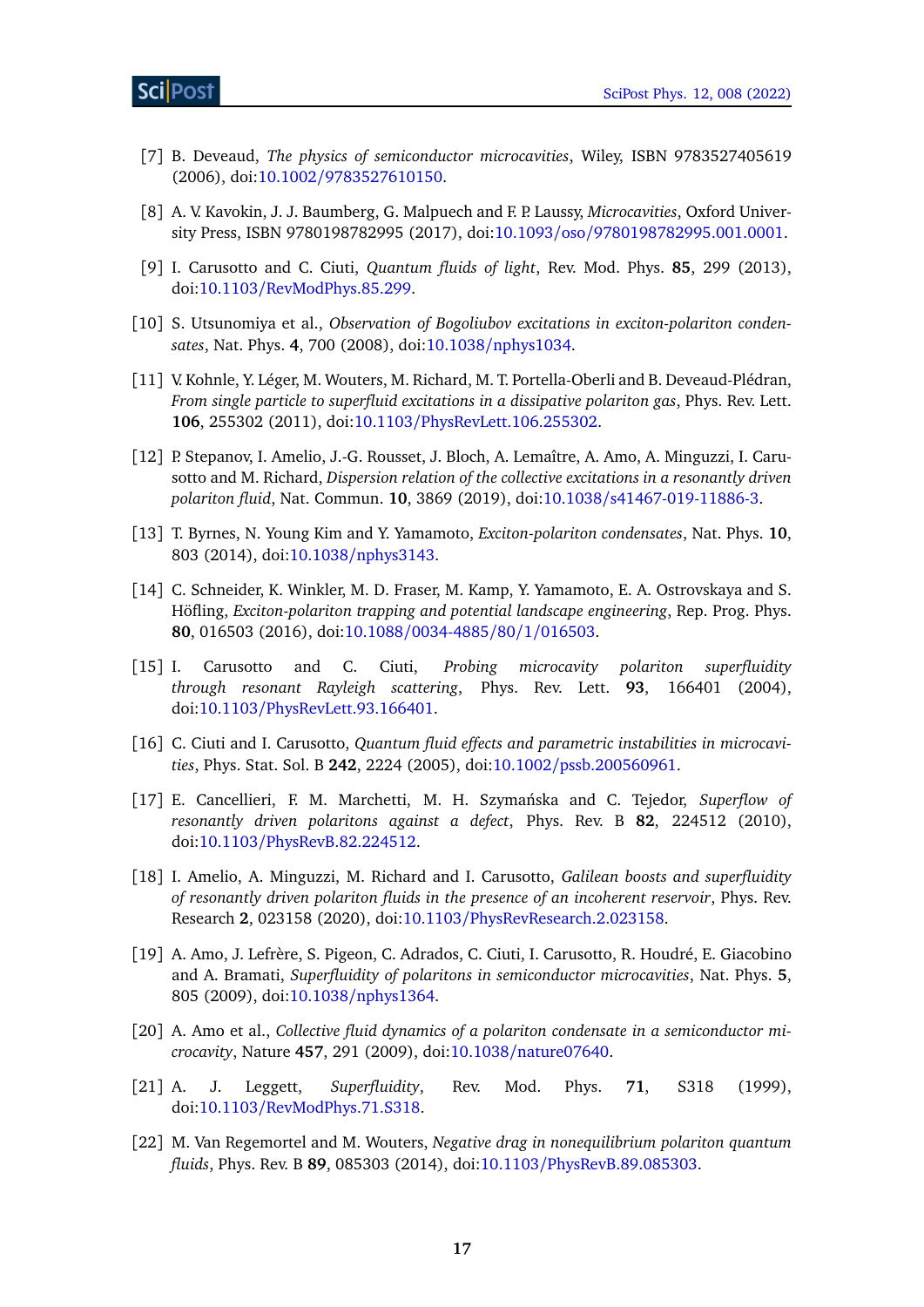- <span id="page-17-0"></span>[23] R. T. Juggins, J. Keeling and M. H. Szymanska, ´ *Coherently driven microcavity-polaritons and the question of superfluidity*, Nat. Commun. **9**, 4062 (2018), doi[:10.1038](https://doi.org/10.1038/s41467-018-06436-2)/s41467- [018-06436-2.](https://doi.org/10.1038/s41467-018-06436-2)
- <span id="page-17-1"></span>[24] L. Landau, S. Pekar, *Effective mass of a polaron*, Zh. Eksp. Teor. Fiz **18**, 419 (1948), http://[archive.ujp.bitp.kiev.ua](http://archive.ujp.bitp.kiev.ua/files/journals/53/si/53SI15p.pdf)/files/journals/53/si/53SI15p.pdf
- [25] H. Fröhlich, H. Pelzer and S. Zienau, *XX. Properties of slow electrons in polar materials*, London, Edinburgh, and Dublin Phil. Mag. J. Science **41**, 221 (1950), doi:10.1080/[14786445008521794.](https://doi.org/10.1080/14786445008521794)
- <span id="page-17-4"></span>[26] T. D. Lee, F. E. Low and D. Pines, *The motion of slow electrons in a polar crystal*, Phys. Rev. **90**, 297 (1953), doi:10.1103/[PhysRev.90.297.](https://doi.org/10.1103/PhysRev.90.297)
- [27] R. P. Feynman, *Slow electrons in a polar crystal*, Phys. Rev. **97**, 660 (1955), doi:10.1103/[PhysRev.97.660.](https://doi.org/10.1103/PhysRev.97.660)
- [28] A. S. Alexandrov and J. T. Devreese, *Advances in polaron physics*, Springer Berlin Heidelberg, ISBN 9783642018954 (2010), doi:10.1007/[978-3-642-01896-1.](https://doi.org/10.1007/978-3-642-01896-1)
- <span id="page-17-2"></span>[29] J. T. Devreese and A. S. Alexandrov, *Fröhlich polaron and bipolaron: recent developments*, Rep. Prog. Phys. **72**, 066501 (2009), doi:10.1088/[0034-4885](https://doi.org/10.1088/0034-4885/72/6/066501)/72/6/066501.
- <span id="page-17-3"></span>[30] F. Chevy, *Universal phase diagram of a strongly interacting Fermi gas with unbalanced spin populations*, Phys. Rev. A **74**, 063628 (2006), doi:10.1103/[PhysRevA.74.063628.](https://doi.org/10.1103/PhysRevA.74.063628)
- [31] C. Lobo, A. Recati, S. Giorgini and S. Stringari, *Normal state of a polarized fermi gas at unitarity*, Phys. Rev. Lett. **97**, 200403 (2006), doi:10.1103/[PhysRevLett.97.200403.](https://doi.org/10.1103/PhysRevLett.97.200403)
- [32] N. Prokof'ev and B. Svistunov, *Fermi-polaron problem: Diagrammatic Monte Carlo method for divergent sign-alternating series*, Phys. Rev. B **77**, 020408 (2008), doi:10.1103/[PhysRevB.77.020408.](https://doi.org/10.1103/PhysRevB.77.020408)
- [33] P. Massignan, M. Zaccanti and G. M. Bruun, *Polarons, dressed molecules and itinerant ferromagnetism in ultracold Fermi gases*, Rep. Prog. Phys. **77**, 034401 (2014), doi:10.1088/[0034-4885](https://doi.org/10.1088/0034-4885/77/3/034401)/77/3/034401.
- [34] A. Schirotzek, C.-H. Wu, A. Sommer and M. W. Zwierlein, *Observation of Fermi polarons in a tunable Fermi liquid of ultracold atoms*, Phys. Rev. Lett. **102**, 230402 (2009), doi:10.1103/[PhysRevLett.102.230402.](https://doi.org/10.1103/PhysRevLett.102.230402)
- [35] S. Nascimbène, N. Navon, K. J. Jiang, L. Tarruell, M. Teichmann, J. McKeever, F. Chevy and C. Salomon, *Collective oscillations of an imbalanced Fermi gas: Axial compression modes and polaron effective mass*, Phys. Rev. Lett. **103**, 170402 (2009), doi:10.1103/[PhysRevLett.103.170402.](https://doi.org/10.1103/PhysRevLett.103.170402)
- [36] C. Kohstall, M. Zaccanti, M. Jag, A. Trenkwalder, P. Massignan, G. M. Bruun, F. Schreck and R. Grimm, *Metastability and coherence of repulsive polarons in a strongly interacting Fermi mixture*, Nature **485**, 615 (2012), doi:10.1038/[nature11065.](https://doi.org/10.1038/nature11065)
- [37] M. Koschorreck, D. Pertot, E. Vogt, B. Fröhlich, M. Feld and M. Köhl, *Attractive and repulsive Fermi polarons in two dimensions*, Nature **485**, 619 (2012), doi:10.1038/[nature11151.](https://doi.org/10.1038/nature11151)
- [38] Y. Zhang, W. Ong, I. Arakelyan and J. E. Thomas, *Polaron-to-polaron transitions in the radio-frequency spectrum of a quasi-two-dimensional Fermi gas*, Phys. Rev. Lett. **108**, 235302 (2012), doi:10.1103/[PhysRevLett.108.235302.](https://doi.org/10.1103/PhysRevLett.108.235302)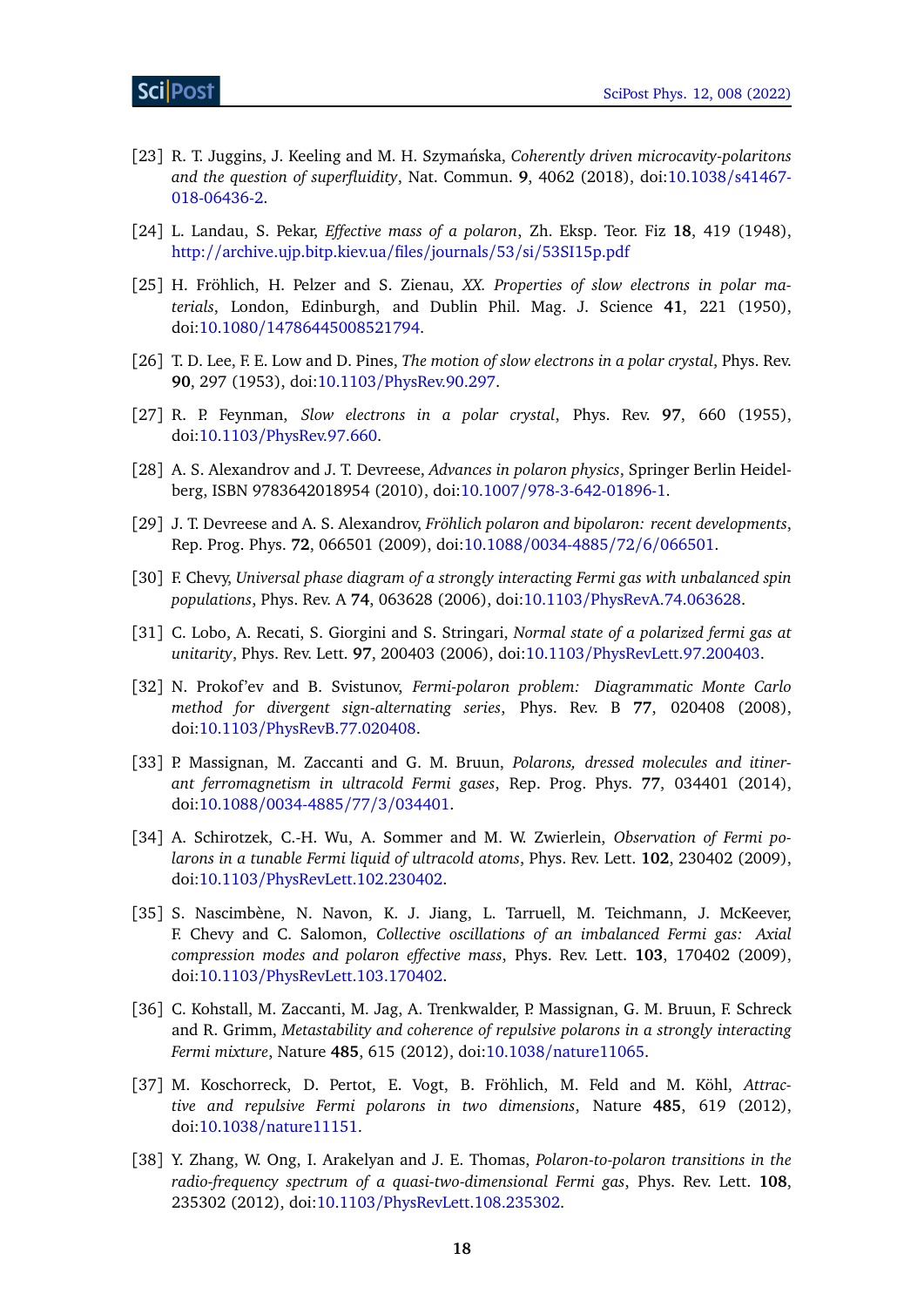- [39] M. Cetina et al., *Ultrafast many-body interferometry of impurities coupled to a Fermi sea*, Science **354**, 96 (2016), doi:10.1126/[science.aaf5134.](https://doi.org/10.1126/science.aaf5134)
- [40] F. Scazza et al., *Repulsive Fermi polarons in a resonant mixture of ultracold* <sup>6</sup> Li *atoms*, Phys. Rev. Lett. **118**, 083602 (2017), doi:10.1103/[PhysRevLett.118.083602.](https://doi.org/10.1103/PhysRevLett.118.083602)
- [41] N. Darkwah Oppong, L. Riegger, O. Bettermann, M. Höfer, J. Levinsen, M. M. Parish, I. Bloch and S. Fölling, *Observation of coherent multiorbital polarons in a two-dimensional Fermi gas*, Phys. Rev. Lett. **122**, 193604 (2019), doi:10.1103/[PhysRevLett.122.193604.](https://doi.org/10.1103/PhysRevLett.122.193604)
- [42] Z. Yan, P. B. Patel, B. Mukherjee, R. J. Fletcher, J. Struck and M. W. Zwierlein, *Boiling a unitary Fermi liquid*, Phys. Rev. Lett. **122**, 093401 (2019), doi:10.1103/[PhysRevLett.122.093401.](https://doi.org/10.1103/PhysRevLett.122.093401)
- <span id="page-18-0"></span>[43] G. Ness, C. Shkedrov, Y. Florshaim, O. K. Diessel, J. von Milczewski, R. Schmidt and Y. Sagi, *Observation of a smooth polaron-molecule transition in a degenerate Fermi gas*, Phys. Rev. X **10**, 041019 (2020), doi:10.1103/[PhysRevX.10.041019.](https://doi.org/10.1103/PhysRevX.10.041019)
- <span id="page-18-1"></span>[44] M. Sidler, P. Back, O. Cotlet, A. Srivastava, T. Fink, M. Kroner, E. Demler and A. Imamoglu, *Fermi polaron-polaritons in charge-tunable atomically thin semiconductors*, Nat. Phys. **13**, 255 (2016), doi:10.1038/[nphys3949.](https://doi.org/10.1038/nphys3949)
- <span id="page-18-2"></span>[45] L. Bing Tan, O. Cotlet, A. Bergschneider, R. Schmidt, P. Back, Y. Shimazaki, M. Kroner and A. İmamoğlu, *Interacting polaron-polaritons*, Phys. Rev. X 10, 021011 (2020), doi:10.1103/[PhysRevX.10.021011.](https://doi.org/10.1103/PhysRevX.10.021011)
- <span id="page-18-3"></span>[46] M. A. Bastarrachea-Magnani, A. Camacho-Guardian and G. M. Bruun, *Attractive and repulsive exciton-polariton interactions mediated by an electron gas*, Phys. Rev. Lett. **126**, 127405 (2021), doi:10.1103/[PhysRevLett.126.127405.](https://doi.org/10.1103/PhysRevLett.126.127405)
- <span id="page-18-4"></span>[47] A. Julku, Miguel. A. Bastarrachea-Magnani, A. Camacho-Guardian and G. M. Bruun, *Nonlinear optical response of resonantly driven polaron-polaritons*, Phys. Rev. B **104**, L161301 (2021), doi:10.1103/[PhysRevB.104.L161301.](https://doi.org/10.1103/PhysRevB.104.L161301)
- <span id="page-18-5"></span>[48] J. Tempere, W. Casteels, M. K. Oberthaler, S. Knoop, E. Timmermans and J. T. Devreese, *Feynman path-integral treatment of the BEC-impurity polaron*, Phys. Rev. B **80**, 184504 (2009), doi:10.1103/[PhysRevB.80.184504.](https://doi.org/10.1103/PhysRevB.80.184504)
- [49] S. Patrick Rath and R. Schmidt, *Field-theoretical study of the Bose polaron*, Phys. Rev. A **88**, 053632 (2013), doi:10.1103/[PhysRevA.88.053632.](https://doi.org/10.1103/PhysRevA.88.053632)
- <span id="page-18-6"></span>[50] A. Shashi, F. Grusdt, D. A. Abanin and E. Demler, *Radio-frequency spectroscopy of polarons in ultracold Bose gases*, Phys. Rev. A **89**, 053617 (2014), doi:10.1103/[PhysRevA.89.053617.](https://doi.org/10.1103/PhysRevA.89.053617)
- [51] R. Søgaard Christensen, J. Levinsen and G. M. Bruun, *Quasiparticle properties of a mobile impurity in a Bose-Einstein condensate*, Phys. Rev. Lett. **115**, 160401 (2015), doi:10.1103/[PhysRevLett.115.160401.](https://doi.org/10.1103/PhysRevLett.115.160401)
- [52] J. Levinsen, M. M. Parish and G. M. Bruun, *Impurity in a Bose-Einstein condensate and the Efimov effect*, Phys. Rev. Lett. **115**, 125302 (2015), doi:10.1103/[PhysRevLett.115.125302.](https://doi.org/10.1103/PhysRevLett.115.125302)
- [53] J. Vlietinck, W. Casteels, K. Van Houcke, J. Tempere, J. Ryckebusch and J. T. Devreese, *Diagrammatic Monte Carlo study of the acoustic and the Bose-Einstein condensate polaron*, New J. Phys. **17**, 033023 (2015), doi:10.1088/[1367-2630](https://doi.org/10.1088/1367-2630/17/3/033023)/17/3/033023.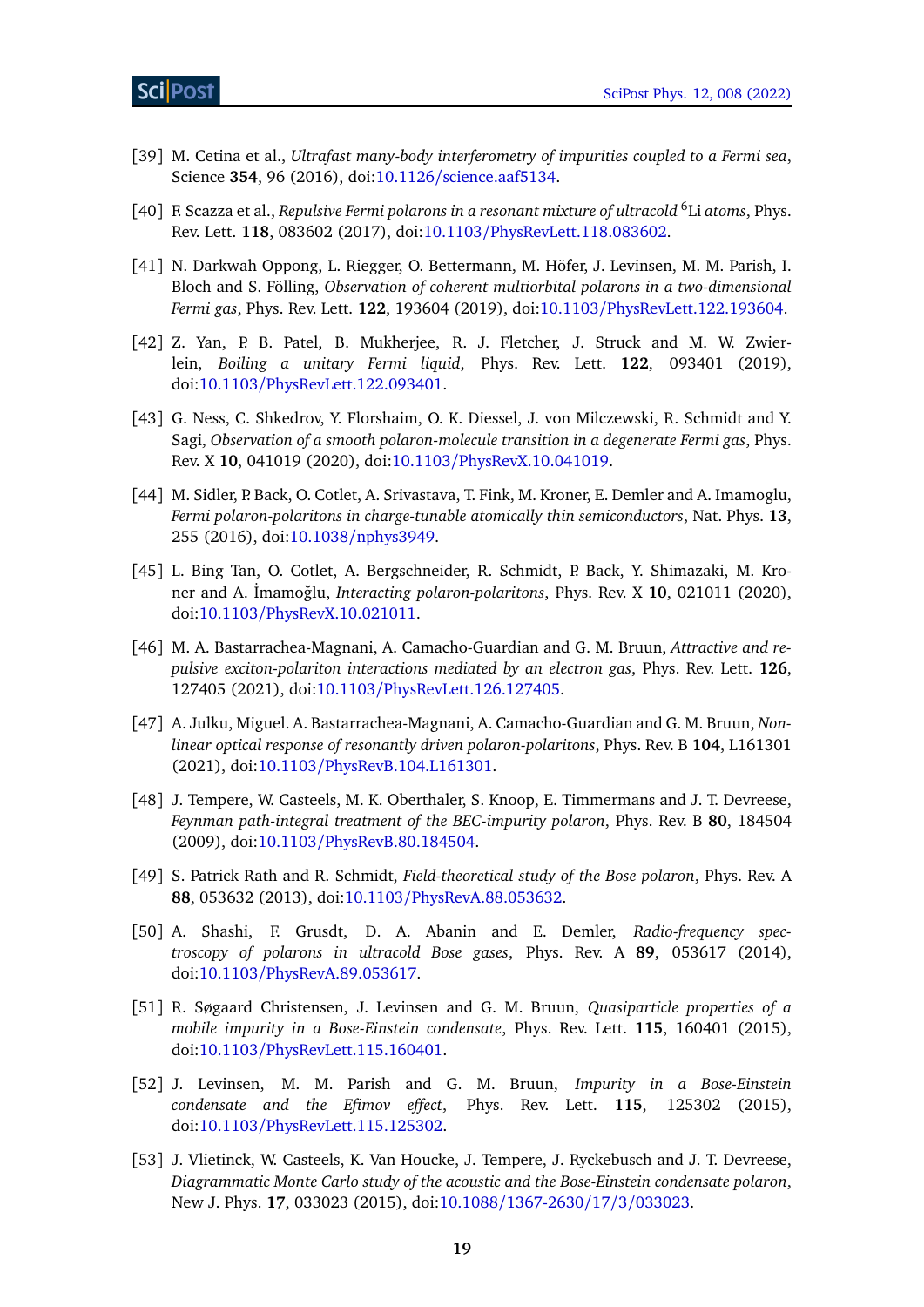- [54] F. Grusdt, Y. E. Shchadilova, A. N. Rubtsov and E. Demler, *Renormalization group approach to the Fröhlich polaron model: application to impurity-BEC problem*, Sci. Rep. **5**, 12124 (2015), doi:10.1038/[srep12124.](https://doi.org/10.1038/srep12124)
- <span id="page-19-2"></span>[55] F. Grusdt, *All-coupling theory for the Fröhlich polaron*, Phys. Rev. B **93**, 144302 (2016), doi:10.1103/[PhysRevB.93.144302.](https://doi.org/10.1103/PhysRevB.93.144302)
- [56] Y. E. Shchadilova, R. Schmidt, F. Grusdt and E. Demler, *Quantum dynamics of ultracold Bose polarons*, Phys. Rev. Lett. **117**, 113002 (2016), doi:10.1103/[PhysRevLett.117.113002.](https://doi.org/10.1103/PhysRevLett.117.113002)
- [57] F. Grusdt, G. E. Astrakharchik and E. Demler, *Bose polarons in ultracold atoms in one dimension: beyond the Fröhlich paradigm*, New J. Phys. **19**, 103035 (2017), doi:10.1088/[1367-2630](https://doi.org/10.1088/1367-2630/aa8a2e)/aa8a2e.
- [58] F. Grusdt, R. Schmidt, Y. E. Shchadilova and E. Demler, *Strong-coupling Bose polarons in a Bose-Einstein condensate*, Phys. Rev. A **96**, 013607 (2017), doi:10.1103/[PhysRevA.96.013607.](https://doi.org/10.1103/PhysRevA.96.013607)
- [59] N.-E. Guenther, P. Massignan, M. Lewenstein and G. M. Bruun, *Bose polarons at finite temperature and strong coupling*, Phys. Rev. Lett. **120**, 050405 (2018), doi:10.1103/[PhysRevLett.120.050405.](https://doi.org/10.1103/PhysRevLett.120.050405)
- [60] L. A. Peña Ardila, G. E. Astrakharchik and S. Giorgini, *Strong coupling Bose polarons in a two-dimensional gas*, Phys. Rev. Research **2**, 023405 (2020), doi:10.1103/[PhysRevResearch.2.023405.](https://doi.org/10.1103/PhysRevResearch.2.023405)
- [61] D. Dzsotjan, R. Schmidt and M. Fleischhauer, *Dynamical variational approach to Bose polarons at finite temperatures*, Phys. Rev. Lett. **124**, 223401 (2020), doi:10.1103/[PhysRevLett.124.223401.](https://doi.org/10.1103/PhysRevLett.124.223401)
- <span id="page-19-0"></span>[62] K. Seetharam, Y. Shchadilova, F. Grusdt, M. B. Zvonarev and E. Demler, *Dynamical quantum Cherenkov transition of fast impurities in quantum liquids*, Phys. Rev. Lett. **127**, 185302 (2021), doi:10.1103/[PhysRevLett.127.185302.](https://doi.org/10.1103/PhysRevLett.127.185302)
- <span id="page-19-1"></span>[63] J. Catani, G. Lamporesi, D. Naik, M. Gring, M. Inguscio, F. Minardi, A. Kantian and T. Giamarchi, *Quantum dynamics of impurities in a one-dimensional Bose gas*, Phys. Rev. A **85**, 023623 (2012), doi:10.1103/[PhysRevA.85.023623.](https://doi.org/10.1103/PhysRevA.85.023623)
- [64] M.-G. Hu, M. J. Van de Graaff, D. Kedar, J. P. Corson, E. A. Cornell and D. S. Jin, *Bose polarons in the strongly interacting regime*, Phys. Rev. Lett. **117**, 055301 (2016), doi:10.1103/[PhysRevLett.117.055301.](https://doi.org/10.1103/PhysRevLett.117.055301)
- [65] N. B. Jørgensen, L. Wacker, K. T. Skalmstang, M. M. Parish, J. Levinsen, R. S. Christensen, G. M. Bruun and J. J. Arlt, *Observation of attractive and repulsive polarons in a Bose-Einstein condensate*, Phys. Rev. Lett. **117**, 055302 (2016), doi:10.1103/[PhysRevLett.117.055302.](https://doi.org/10.1103/PhysRevLett.117.055302)
- [66] F. Camargo et al., *Creation of Rydberg polarons in a Bose gas*, Phys. Rev. Lett. **120**, 083401 (2018), doi:10.1103/[PhysRevLett.120.083401.](https://doi.org/10.1103/PhysRevLett.120.083401)
- [67] Z. Z. Yan, Y. Ni, C. Robens and M. W. Zwierlein, *Bose polarons near quantum criticality*, Science **368**, 190 (2020), doi:10.1126/[science.aax5850.](https://doi.org/10.1126/science.aax5850)